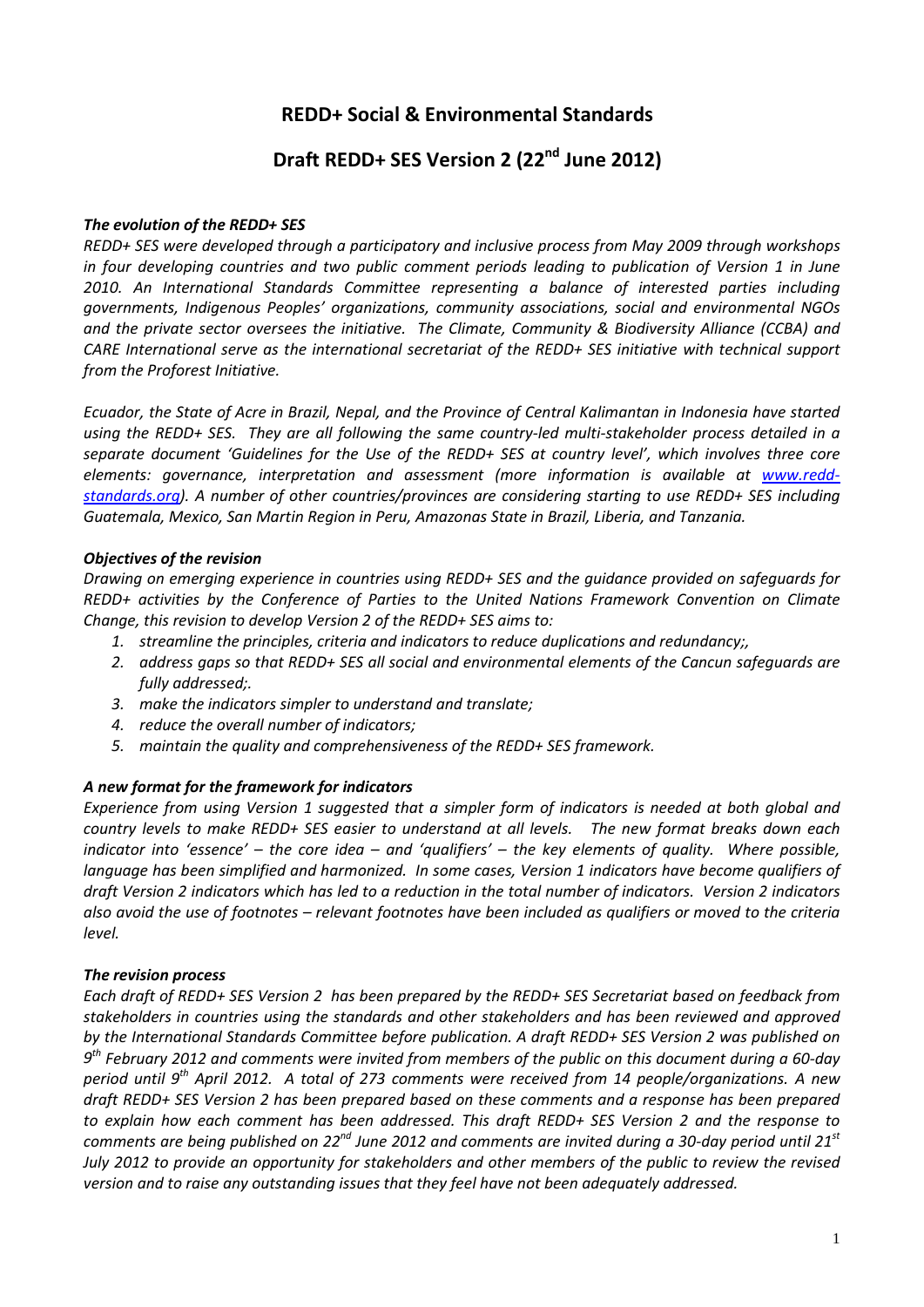*The draft REDD+ SES Version 2 of 9th February is available in English, Spanish, French and Portuguese. This Version of 22<sup>nd</sup> June 2012 is currently available in English and other language versions will be available soon. Comments may be submitted in English, French, Spanish, Portuguese or Bahasa Indonesian. Comments about words or phrases that may be problematic to translate would be very welcome.*

*The 'Guidelines for the use of REDD+ SES at country level Version 2' are also being revised in response to the comments received during a first public comment period (5th April to 4th June 2012) and are being prepared for a second public comment period.*

*Comments should be submitted via the form provided at [www.redd-standards.org.](http://www.redd-standards.org/)*

#### **Need for the standards**

While activities that reduce emissions from deforestation and forest degradation (REDD) and contribute to conservation, sustainable management of forests and enhancement of forest carbon stocks (REDD+) have the potential to deliver significant social and environmental benefits, many have also highlighted the serious risks notably for Indigenous Peoples and local communities, and in particular for marginalized<sup>[1](#page-0-0)</sup> and/or vulnerable<sup>[2](#page-1-0)</sup> social groups within these communities. Recognizing growing awareness at both international and national levels of the need for effective social and environmental safeguards, the REDD+ SES initiative aims to define and build support for a higher level of social and environmental performance from REDD+ programs.

#### **Role of the REDD+ Social & Environmental Standards**

REDD+ SES can be used by governments, NGOs, financing agencies and other stakeholders to support the design and implementation of REDD+ programs that respect the rights of Indigenous Peoples and local communities and generate significant social and biodiversity benefits. These standards are designed for government-led programs of policies and measures implemented at national or state, provincial, or other level and are relevant for all forms of fund-based or market-based financing. REDD+ SES provide countries<sup>[3](#page-1-1)</sup> with a tool to address the REDD+ safeguards listed in Annex 1 of the Cancun agreement (UNFCCC decision 1/CP.16 appendix 1) (with the proviso that REDD+ SES do not address issues related to accounting for greenhouse gas emissions) consistent with the guidance on systems for providing information on how safeguards are addressed and respected agreed at the Durban UNFCCC conference of parties (UNFCCC COP 17 Guidance on systems for providing information on how safeguards are addressed and respected and modalities relating to forest reference emission levels and forest reference levels as referred to in decision  $1/CP.16$ ). $4$ 

REDD+ SES were developed through extensive consultations to define high social and environmental performance of government-led REDD+ programs and they provide a comprehensive framework of key issues and elements of quality that can be used consistently across countries while enabling tailoring to the country context.

 $1$  'Marginalized' people or groups are those that have little or no influence over decision-making processes. Marginalization may be related to a range of factors including gender, ethnicity, socio-economic status, and religion. The REDD+ Social & Environmental Standards explicitly adopt a differentiated approach that seeks to identify and address marginalization in all its forms.

<span id="page-1-0"></span><sup>&</sup>lt;sup>2</sup> 'Vulnerable people or groups are those with high exposure to external stresses and shocks (including climate change); and with high sensitivity and low adaptive capacity to adjust in response to actual or expected changes due to their lack of secure access to the assets on which secure livelihoods are built (socio-political, cultural, human, financial, natural and physical). Forest dependency may be an important factor affecting vulnerability particularly where the REDD+ program itself may change access to forest resources. In many situations marginalization exacerbates vulnerability, e.g. marginalization by gender.

<span id="page-1-3"></span><span id="page-1-1"></span> $3$  'Country' refers to the jurisdiction leading the REDD+ program, which could be at national, state, provincial or other level.<br> $4$  A table showing correspondence between REDD+ SES Version 2 and UNFCCC REDD+ safeguards

<span id="page-1-2"></span>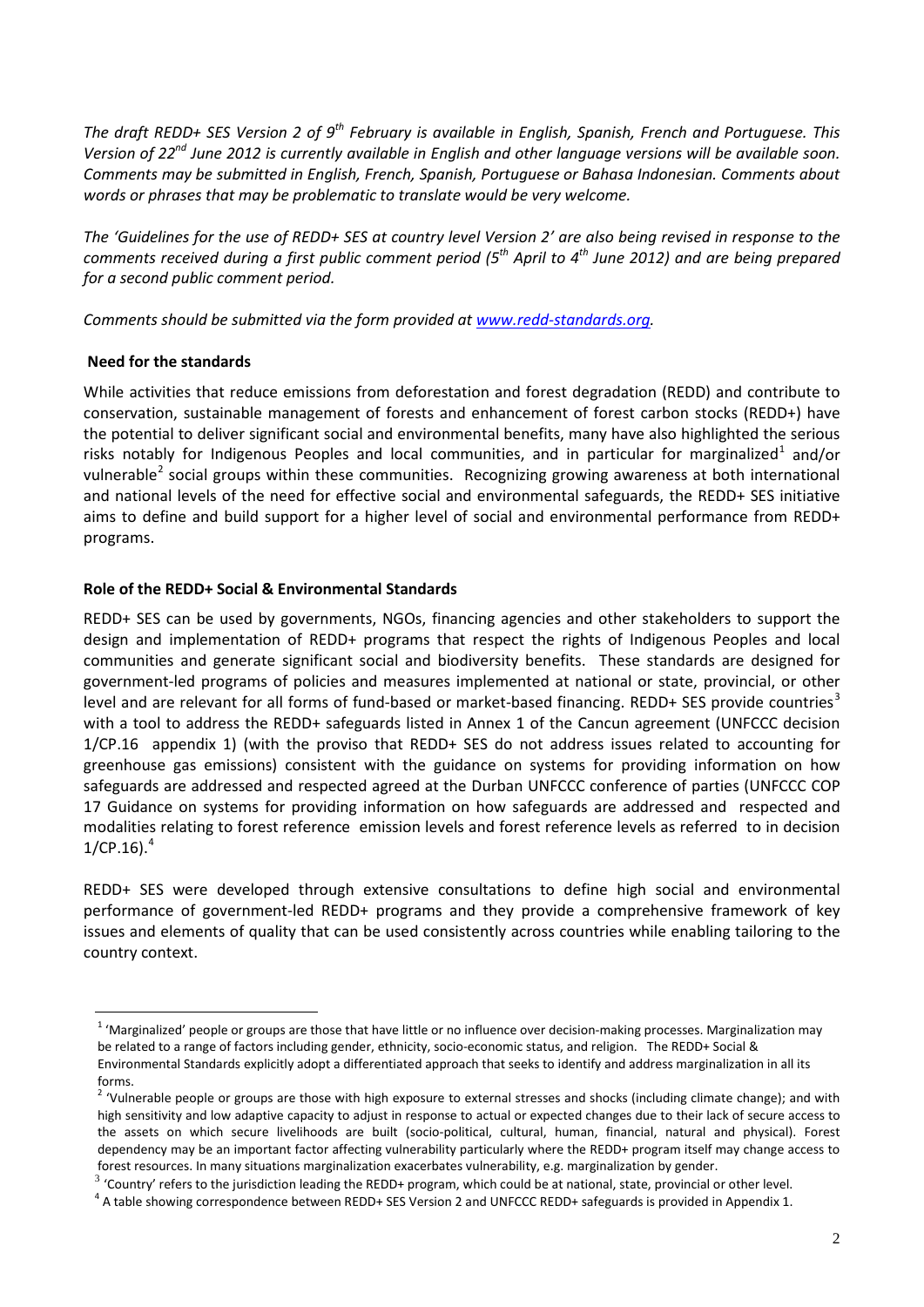A primary role for REDD+ SES is to provide a mechanism for country-led, multi-stakeholder assessment of REDD+ program design, implementation and outcomes to enable countries to show how internationally- and nationally-defined safeguards are being addressed and respected. The assessments are important for adaptive management to improve the design and implementation of the REDD+ program, as well as to build and maintain support for the REDD+ program among stakeholders, especially those concerned about risks, including local people affected by the program, or national and international observers. A country can use REDD+ SES to support monitoring and reporting on safeguards throughout implementation of the REDD+ program and to develop a safeguards information system that can respond to UNFCCC guidelines and donor or other reporting needs.

By providing a comprehensive framework of key issues to address with respect to the social and environmental performance of a REDD+ program, REDD+ SES can also assist with the design of a REDD+ program. The multi-stakeholder process for developing country level indicators for REDD+ SES can support awareness-raising, capacity building and consultations for country-specific interpretation of safeguards for REDD+. This can feed in to gap analysis and development of policies, laws and regulations, institutions, processes and procedures and grievance mechanisms which, along with monitoring and reporting, are important elements of a country's safeguards system for REDD+.

REDD+ SES play a different role from other international safeguards initiatives and existing national processes that provide different kinds of support for aspects of development of a country safeguards system for REDD+. REDD+ SES can be used effectively in complement with the Strategic Environmental and Social Assessment (SESA) process of the Forest Carbon Partnership Facility (FCPF) or the Social and Environmental Principles and Criteria (SEPC) and associated tools of the UN-REDD Programme.

# **Components of the standards**

This document provides the 'REDD+ SES content' and accompanies a separate document 'Guidelines for the use of REDD+ Social & Environmental Standards at country level' that defines the 'REDD+ SES process'. Together, the REDD+ SES content and process provide a 'standards system' which is a mechanism that can be used to show how safeguards are being addressed and respected, including how multiple benefits are being delivered.

<span id="page-2-0"></span>The REDD+ SES consist of principles, criteria and indicators which define issues of concern and conditions to be met to achieve high social and environmental performance and a process for assessment.

- **The principles** provide the key objectives that define high social and environmental performance of REDD+ programs.
- **The criteria** define the conditions that must be met related to processes, impacts and policies in order to deliver the principles.
- **The indicators** define quantitative or qualitative information needed to show progress achieving a criterion. REDD+ SES Version 2 separates the indicators into:
	- **'essence'** of an indicator the core idea followed by
	- **'qualifiers'** key elements of quality describing important aspects of process or outcome, important elements that should be addressed in the scope of the indicator and other specific points that must be taken into account.<sup>[5](#page-1-3)</sup> The essence and all the qualifiers of each indicator are required to demonstrate high performance. The qualifiers are not optional elements. In some cases, the essence ensures sufficient quality of information and no qualifiers are included.

<sup>5</sup> Note that the word 'includes' at the beginning of a qualifier means 'the scope of this indicator includes……'. The word 'including' at the beginning of a qualifier is used when the qualifier should be read as a specific part of the indicator sentence. 'Applies to' at the beginning of a qualifier means 'this indicator applies to……'.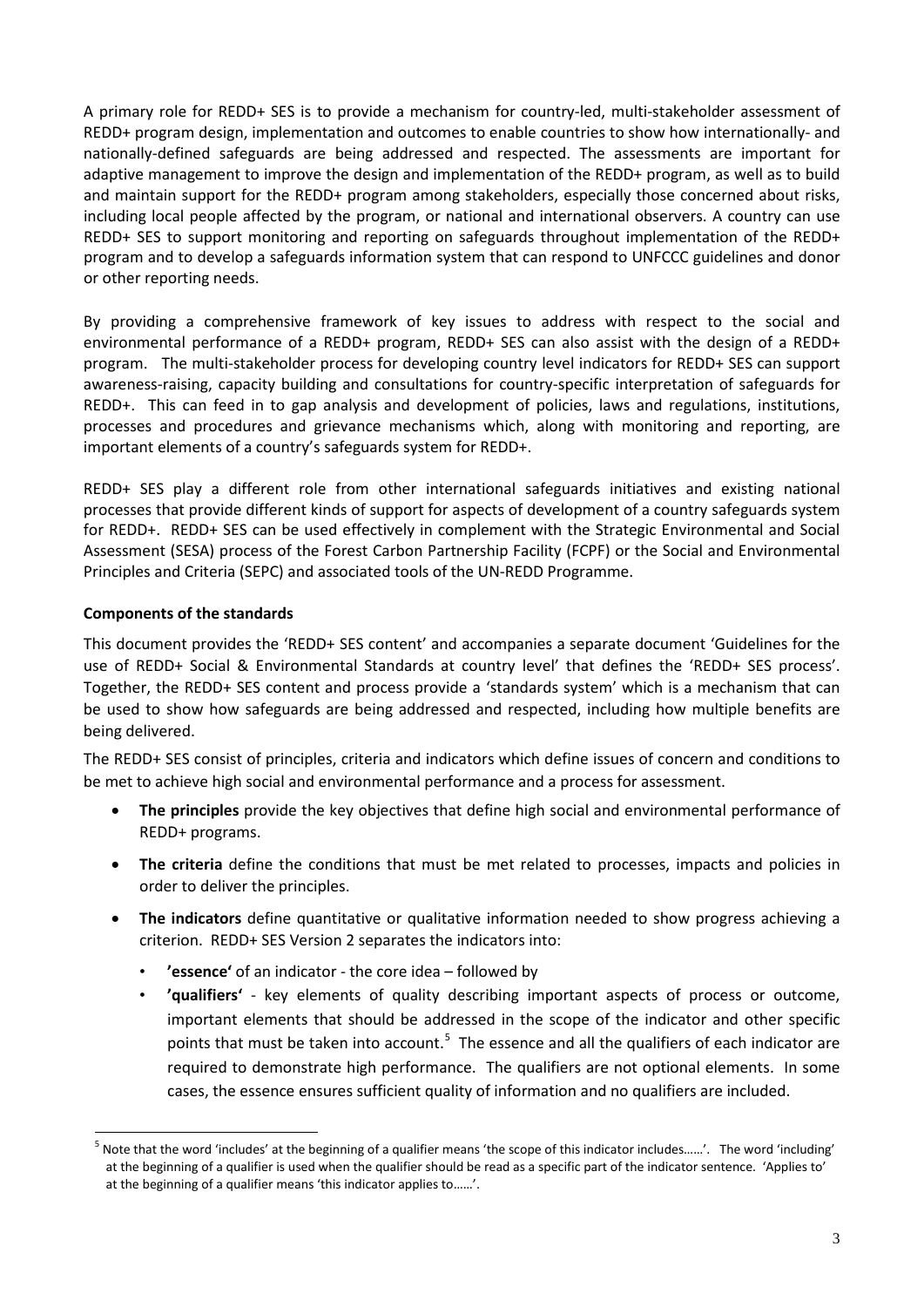Each of the framework indicators aims to assess one aspect that is important to address to achieve the criterion. The indicators can generally be characterized into three main categories:

- **Policy indicators** assess policies, strategies, legal frameworks, and institutions related to the REDD+ program that should be in place.
- **Process indicators** assess whether and how a particular process related to the REDD+ program has been planned, established and implemented.
- **Outcome indicators** assess the impacts of the REDD+ program.

A combination of these different types of indicators can ensure that the indicators are sufficient to assess effectively the performance of a country's REDD+ program against the principles and criteria.

At principle and criteria levels the standards are generic (i.e. the same across all countries). At the indicator level, there is a process for country-specific interpretation to develop a set of indicators that are tailored to the context of a particular country. For this reason the international version of the standards includes only a "framework for indicators" that is intended to guide the country-specific interpretation process rather than provide specific indicators that must be used in each country. A justification must also be provided for any changes to the framework for indicators that are made during the country-specific interpretation process.

#### **Using REDD+ SES at country level**

All the countries participating in the REDD+ SES initiative are following the same country-led multistakeholder process, which involves a ten step process organized around three core elements: governance, interpretation and assessment.

- 1. Awareness raising/capacity building meetings and workshops
- **Governance:** a multi-stakeholder approach to ensure balanced stakeholder participation in the use of the standards
	- 2. Establish the facilitation team
	- 3. Create the Standards Committee
- **Interpretation:** adaptation of the indicators and assessment process to the country context
	- 4. Develop plan for the REDD+ SES process
	- 5. Develop draft country-specific indicators
	- 6. Organize consultations on indicators
- **Assessment:** collection of information to evaluate performance, review of the draft assessment report by stakeholders and publication.
	- 7. Prepare a monitoring plan
	- 8. Develop draft performance assessment report
	- 9. Organize stakeholder review of draft assessment report
	- 10. Publish the assessment report

'Guidelines on the use of REDD+ SES at country level' are available a[t www.redd-standards.org.](http://www.redd-standards.org/)

The multi-stakeholder process for using the REDD+ SES at country level engages government, civil society and private sector in the development, review and approval of country-specific indicators and of reports assessing performance of the REDD+ program against the indicators. This multi-stakeholder approach:

- Creates a platform for building consensus and trust between diverse stakeholders
- Enhances the quality and credibility of the multi-stakeholder self-assessment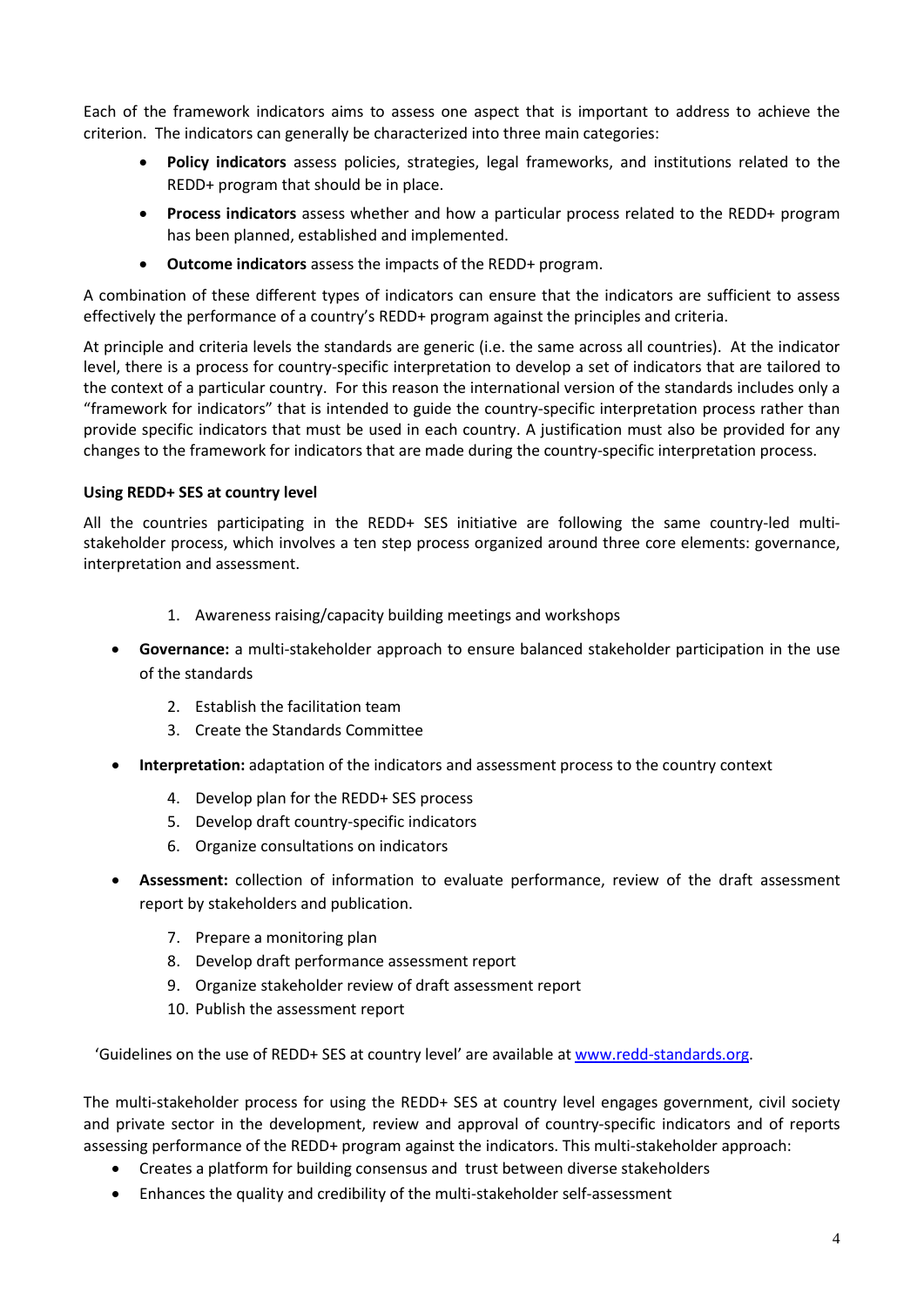- Promotes shared ownership by government and civil society
- Increases transparency.

Tailoring of the indicators and the assessment process to the country context through broad stakeholder consultation:

- Ensures the standards and assessment process are relevant and meaningful
- Builds understanding and ownership of rights holders and stakeholders.

At this stage, the primary means of ensuring quality and accuracy of the REDD+ program performance assessment is through full and effective participation of rights holders and stakeholders in the assessment process. A formal process of verification – an independent check on the quality and accuracy of the assessment - is not yet included but could be developed. Although REDD+ SES does not include independent verification of the assessment, the REDD+ SES process used in each country, including the governance, interpretation and assessment process, will be reviewed at the international level to ensure consistency across countries.

#### **The use of REDD+ SES requires a clear definition of the REDD+ program**

The REDD+ SES apply to government-led REDD+ programs of policies and measures implemented at jurisdictional level, which may be national, state, provincial, regional level or other level. The standards are not designed for separate application to site-based projects. Depending on the phase of development and implementation of the REDD+ program, REDD+ SES can be used to assess:

- Processes for development of country-level REDD+ programs, strategies, policies and plans
- Implementation of country-level REDD+ policies and plans
- Social and environmental outcomes on the ground.

In order to use the REDD+ SES, the REDD+ program to which they are being applied must be clearly defined in a published document that should include the following elements, and should indicate the progress that has been made towards their definition:

- i. The objectives of the REDD+ program;
- ii. Identification of the drivers of deforestation and forest degradation;
- iii. Description of the policies, measures and activities, and plans for their design and implementation;
- iv. Identification of the geographical areas in which activities will be implemented, where relevant;
- v. Identification of the institutional arrangements for program design, implementation and evaluation.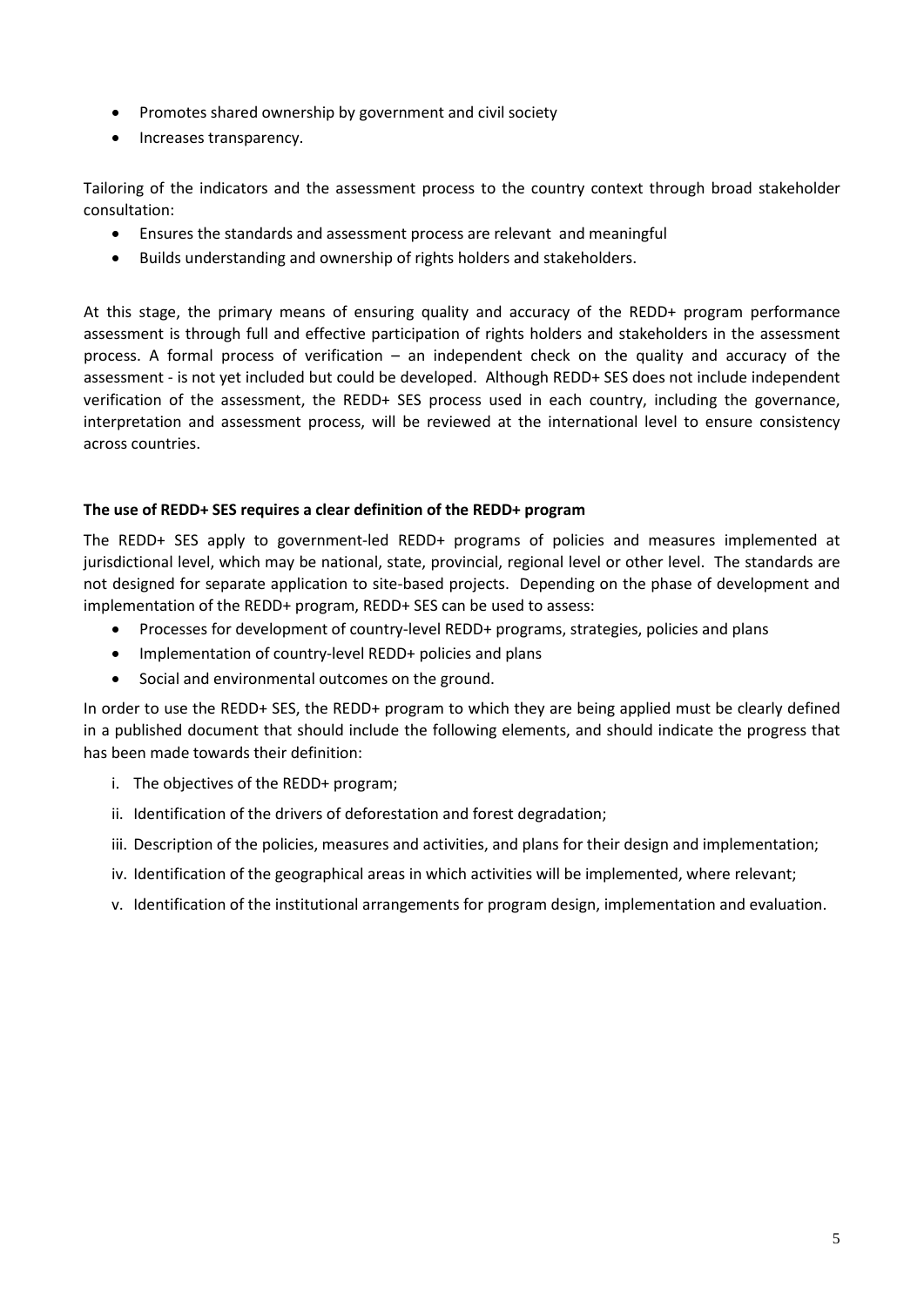| Principle 1: The REDD+ program <sup>6</sup> recognizes and respects <sup>7</sup> rights to lands, territories <sup>8</sup> and resources <sup>9</sup> |                                                                              |             |  |
|-------------------------------------------------------------------------------------------------------------------------------------------------------|------------------------------------------------------------------------------|-------------|--|
| <b>Criteria</b>                                                                                                                                       | <b>Framework for indicators</b>                                              | <b>Type</b> |  |
| The REDD+<br>1.1                                                                                                                                      | 1.1.1 An effective process is established to inventory and map rights to     | Process     |  |
| program effectively                                                                                                                                   | lands, territories and resources relevant to the REDD+ program.              |             |  |
| identifies the different                                                                                                                              | The process is participatory including representatives of women<br>i.        |             |  |
| rights holders <sup>10</sup>                                                                                                                          | and marginalized and/or vulnerable people.                                   |             |  |
| (statutory and                                                                                                                                        | Includes statutory and customary rights.<br>ii.                              |             |  |
| customary <sup>11</sup> ) and their                                                                                                                   | Includes individual and collective rights.<br>iii.                           |             |  |
| rights to lands,                                                                                                                                      | Includes tenure/use/access/management rights.<br>iv.                         |             |  |
| territories and resources                                                                                                                             | Includes rights of women and marginalized and/or vulnerable<br>v.            |             |  |
| relevant to the program.                                                                                                                              | people.                                                                      |             |  |
|                                                                                                                                                       | Includes overlapping or conflicting rights.<br>vi.                           |             |  |
| The REDD+<br>1.2                                                                                                                                      | 1.2.1 Policies of the REDD+ program include recognition of and respect       | Policy      |  |
| program recognizes and                                                                                                                                | for customary rights.                                                        |             |  |
| respects both statutory                                                                                                                               | Applies to Indigenous Peoples and local communities.                         |             |  |
| and customary rights <sup>12</sup>                                                                                                                    | 1.2.2 Land-use plans used by the REDD+ program recognize and                 | Policy      |  |
| to lands, territories and                                                                                                                             | respect rights of Indigenous Peoples and local communities.                  |             |  |
| resources which                                                                                                                                       | Includes customary and statutory rights.<br>i.                               |             |  |
| Indigenous Peoples or<br>local communities <sup>13</sup>                                                                                              | 1.2.3 The REDD+ program promotes securing statutory rights to lands,         | Policy      |  |
| have traditionally                                                                                                                                    | territories and resources.                                                   |             |  |
| owned, occupied or                                                                                                                                    | Applies to lands, territories and resources which Indigenous<br>i.           |             |  |
| otherwise used or                                                                                                                                     | Peoples and local communities have traditionally owned,                      |             |  |
| acquired. <sup>14</sup>                                                                                                                               | occupied or otherwise used or acquired.                                      |             |  |
|                                                                                                                                                       | Including securing existing statutory rights and conversion of<br>ii.        |             |  |
|                                                                                                                                                       | customary rights to statutory rights.                                        |             |  |
| 1.3 The REDD+                                                                                                                                         | 1.3.1 Policies of the REDD+ program uphold the principle of free, prior      | Policy      |  |
| program requires the                                                                                                                                  | and informed consent of Indigenous Peoples and local communities.            |             |  |
| free, prior and informed                                                                                                                              | Applies to any activities affecting their rights to lands, territories<br>i. |             |  |
| consent of Indigenous                                                                                                                                 | and resources.                                                               |             |  |
| Peoples <sup>15</sup> and local                                                                                                                       | 1.3.2 Collective rights holders define a process of obtaining their free,    | Process     |  |
| communities for any                                                                                                                                   | prior and informed consent.                                                  |             |  |
| activities affecting <sup>16</sup>                                                                                                                    | Including definition of their own representative and traditional             |             |  |
| their rights to lands,                                                                                                                                | institutions that have authority to give consent on their behalf.            |             |  |

 $6$  The REDD+ program to which the REDD+ SES is being applied must be defined in a published document that should include the following elements, and should indicate the progress that has been made towards their definition: (i) the objectives; (ii) identification of the drivers of deforestation and forest degradation; (iii) description of the policies, measures and activities, and plans for their design and implementation; (iv) identification of the geographical areas in which activities will be implemented, where relevant; (v) identification of the institutional arrangements for program design, implementation and evaluation.<br><sup>7</sup> 'Respect' is taken to include not undermining or prejudicing rights.

<span id="page-5-0"></span>

<span id="page-5-1"></span> $8$  The term 'Territories' is particularly relevant for Indigenous Peoples and refers to the total environment of the areas which the peoples

<span id="page-5-3"></span>

<span id="page-5-2"></span>concemed occupy or otherwise use.<br>
<sup>9</sup> 'Resources' is understood to include ecosystem services provided by these resources.<br>
<sup>9</sup> 'Rights holders' are defined as those whose rights are potentially affected by the REDD+ prog

<span id="page-5-4"></span>rights and indigenous Peoples and others who hold collective rights. 11 'Customary rights' to lands and resources refers to patterns of long-standing community land and resource usage in accordance with Indigenous Peoples' and local communities' customary laws, values, customs, and traditions, including seasonal or cyclical

<span id="page-5-5"></span>use, rather than formal legal title to land and resources issued by the State.<br>
<sup>12</sup> Including individual and collective rights.<br>
<sup>13</sup> Wherever the term Indigenous Peoples and local communities is used through these stand

<span id="page-5-7"></span><span id="page-5-6"></span>attention will be paid to women and marginalized and/or vulnerable groups within these communities.<br><sup>14</sup> In particular, recognizing that Indigenous Peoples have the right to own, use, develop and control the lands, territ resources that they possess by reason of traditional ownership or other traditional occupation or use, as well as those that they

<span id="page-5-10"></span><span id="page-5-8"></span>have otherwise acquired.<br><sup>15</sup> In conformance with relevant international treaties, conventions and other instruments including the United Nations Declaration on the Rights of Indigenous Peoples and International Labor Organization Convention 169.

<span id="page-5-9"></span><sup>&</sup>lt;sup>16</sup> Includes activities that affect rights to lands, territories and resources directly or indirectly.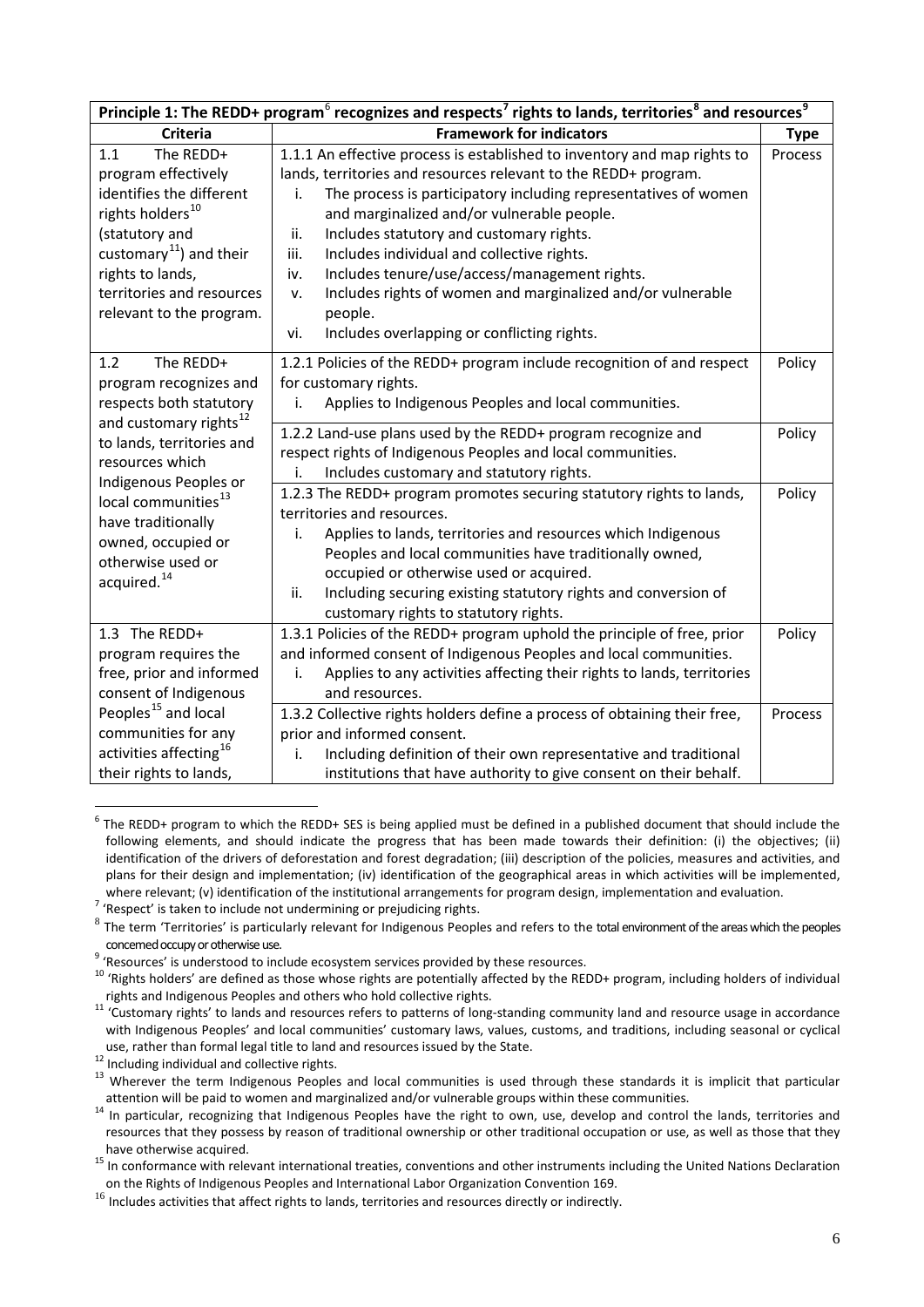| territories and                         | The process is transparent.<br>ii.                                       |         |
|-----------------------------------------|--------------------------------------------------------------------------|---------|
| resources.                              | The process takes into account the views of all community<br>iii.        |         |
|                                         | members including those of women and of marginalized and/or              |         |
|                                         | vulnerable people.                                                       |         |
|                                         | 1.3.3 Free, prior and informed consent is obtained from Indigenous       | Process |
|                                         | Peoples.                                                                 |         |
|                                         | In accordance with their customs, norms and traditions.<br>i.            |         |
|                                         | Applies to activities that may affect their rights, particularly<br>ii.  |         |
|                                         | their rights to own and control traditionally owned lands,               |         |
|                                         | territories and resources.                                               |         |
|                                         | Applies to each potential change to rights throughout design<br>iii.     |         |
|                                         | and implementation of the REDD+ program.                                 |         |
|                                         | 1.3.4 Free, prior and informed consent is obtained from local            | Process |
|                                         | communities.                                                             |         |
|                                         | Applies to activities affecting their customary or other rights to<br>i. |         |
|                                         | lands, territories and resources.                                        |         |
|                                         | Uses mutually agreed procedures.<br>ii.                                  |         |
|                                         | Applies to each potential change to rights throughout design<br>iii.     |         |
|                                         | and implementation of the REDD+ program.                                 |         |
|                                         | 1.3.5 Where any relocation or displacement occurs, there is prior        | Process |
|                                         | agreement on the provision of alternative lands and/or fair              |         |
|                                         | compensation.                                                            |         |
|                                         | Any relocation or displacement is in accordance with free, prior<br>i.   |         |
|                                         | and informed consent.                                                    |         |
|                                         | Includes physical and/or economic relocation or displacement.<br>ii.     |         |
|                                         | The agreement includes adequate provision of financial and<br>iii.       |         |
|                                         | technical support for the displacement.                                  |         |
|                                         | The agreement includes the right to return once the reasons for<br>iv.   |         |
|                                         | the displacement have ceased.                                            |         |
| 1.4 Where the REDD+                     | 1.4.1 Where the REDD+ program enables private ownership of carbon        | Process |
| program enables private                 | rights, a process for defining carbon rights is developed and            |         |
| ownership <sup>17</sup> of carbon       | implemented.                                                             |         |
| rights <sup>18</sup> , these rights are | The process is transparent.<br>i.                                        |         |
| based on the statutory                  | The allocation of rights is based on the statutory and customary<br>ii.  |         |
| and customary rights to                 | rights to the lands, territories and resources that generated the        |         |
| the lands, territories and              | greenhouse gas emissions reductions and removals.                        |         |
| resources <sup>19</sup> that            |                                                                          |         |
| generated the                           |                                                                          |         |
| greenhouse gas                          |                                                                          |         |
| emissions reductions                    |                                                                          |         |
| and removals.                           |                                                                          |         |

<span id="page-6-2"></span><span id="page-6-0"></span><sup>&</sup>lt;sup>17</sup> Ownership of carbon rights may be individual or collective, according to the legal framework in each country.<br><sup>18</sup> 'Carbon rights' are defined as the rights to enter into contracts and national or international trans

<span id="page-6-1"></span><sup>&</sup>lt;sup>19</sup> The statutory and customary rights to the lands, territories and resources and the rights holders relevant to the REDD+ program' are identified in accordance with criterion 1.1.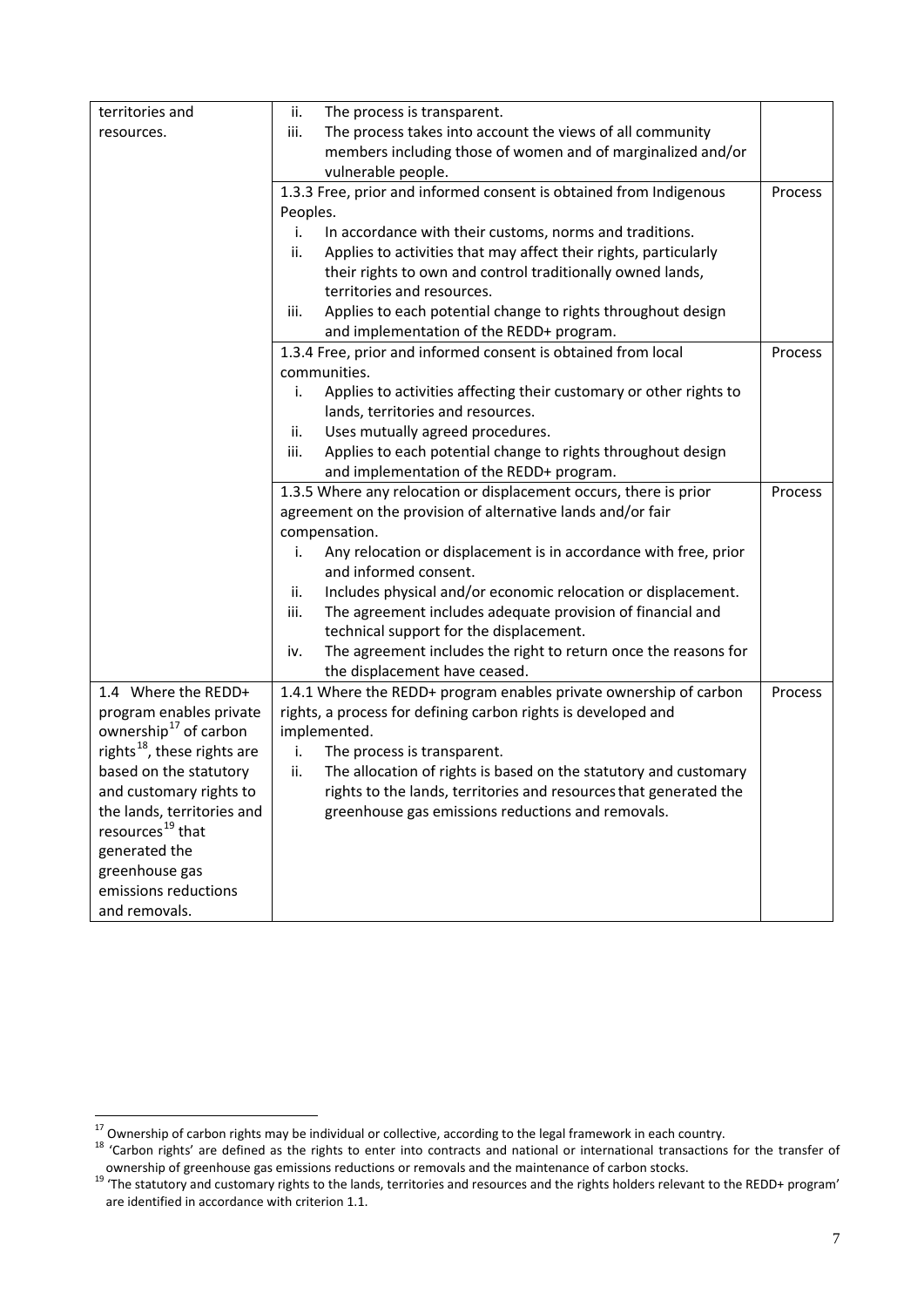| holders and stakeholders. <sup>23</sup>                       | Principle 2. The benefits Tor the NEDD+ program are shared equitably Tamong an relevant Tights                 |                        |  |
|---------------------------------------------------------------|----------------------------------------------------------------------------------------------------------------|------------------------|--|
| <b>Criteria</b><br><b>Framework for indicators</b>            |                                                                                                                |                        |  |
| 2.1 There is                                                  |                                                                                                                | <b>Type</b><br>Process |  |
| transparent <sup>24</sup> and                                 | 2.1.1 Benefits, costs and risks of the REDD+ program are assessed<br>during program design and implementation. |                        |  |
|                                                               |                                                                                                                |                        |  |
| participatory                                                 | For each relevant rights holder and stakeholder group.<br>i.                                                   |                        |  |
| assessment of predicted                                       | Applies to local, national and other relevant levels.<br>ii.                                                   |                        |  |
| and actual benefits,<br>costs, and risks <sup>25</sup> of the | iii.<br>The assessment is timely and participatory in accordance with<br>Principle 6.                          |                        |  |
| REDD+ program for                                             | Includes direct and indirect benefits, costs and risks.<br>iv.                                                 |                        |  |
| relevant rights holder                                        | Includes benefits, costs and risks related to social, cultural,<br>v.                                          |                        |  |
| and stakeholder                                               | economic and environmental aspects and to human rights and                                                     |                        |  |
| groups <sup>26</sup> at all levels,                           | rights to lands, territories and resources.                                                                    |                        |  |
| with special attention to                                     |                                                                                                                |                        |  |
|                                                               | With special attention to the differentiation of benefits, costs<br>vi.                                        |                        |  |
| women and                                                     | and risks to women and marginalized and/or vulnerable                                                          |                        |  |
| marginalized and/or                                           | people.                                                                                                        |                        |  |
| vulnerable people.                                            | Assessment is repeated periodically as part of monitoring.<br>vii.                                             |                        |  |
|                                                               | Benefits, costs and risks are relative to the reference scenario<br>viii.                                      |                        |  |
|                                                               | which is the most likely land-use scenario in the absence of the                                               |                        |  |
|                                                               | REDD+ program.                                                                                                 |                        |  |
| 2.2 Transparent,                                              | 2.2.1 Relevant rights holders and stakeholders participate in defining                                         | Process                |  |
| participatory, effective <sup>27</sup>                        | the decision-making process and distribution mechanism for                                                     |                        |  |
| and efficient <sup>28</sup>                                   | equitable benefit-sharing.                                                                                     |                        |  |
| mechanisms are                                                | Participation is full and effective in accordance with Principle 6.<br>i.                                      |                        |  |
| established for equitable                                     | Including women and marginalized and/or vulnerable people.<br>ii.                                              |                        |  |
| sharing of benefits of                                        | Addresses benefit sharing between and within relevant rights<br>iii.                                           |                        |  |
| the REDD+ program                                             | holders and stakeholder groups.                                                                                |                        |  |
| among and within                                              |                                                                                                                |                        |  |
| relevant rights holder                                        | 2.2.2 Relevant rights holders and stakeholders determine the form                                              | Process                |  |
| and stakeholder groups                                        | that the benefits will take and how they are delivered.                                                        |                        |  |
| taking into account                                           | The process is inclusive and transparent.<br>i.                                                                |                        |  |
| socially differentiated <sup>29</sup>                         | ii.<br>Including women and marginalized and/or vulnerable people.                                              |                        |  |
| benefits, costs and risks.                                    | 2.2.3 Clear policies and guidelines for equitable benefit-sharing are                                          | Policy                 |  |
|                                                               | established.                                                                                                   |                        |  |
|                                                               | i. Ensuring that equitable sharing of benefits includes women and                                              |                        |  |
|                                                               | marginalized and/or vulnerable people taking into account                                                      |                        |  |
|                                                               | socially differentiated benefits, costs and risks.                                                             |                        |  |
|                                                               | 2.2.4 Administrative procedures for benefit sharing are timely,                                                | Process                |  |
|                                                               | transparent, effective and efficient.                                                                          |                        |  |
|                                                               | Includes financial management.<br>i.                                                                           |                        |  |

**Principle 2: The benefits<sup>[20](#page-6-2)</sup> of the PEDD+ program are shared equitably**<sup>[21](#page-7-0)</sup> among all relevant<sup>[22](#page-7-1)</sup> rights

<span id="page-7-0"></span>

<span id="page-7-1"></span>

<span id="page-7-3"></span><span id="page-7-2"></span>

<sup>&</sup>lt;sup>20</sup> The term 'benefits' in Principle 2 is understood to reflect a full consideration of benefits, costs and risks.<br><sup>21</sup> 'Equity' and 'equitable' are defined as just, impartial and fair to all parties including marginaliz means that information is freely available and directly accessible to those who will be affected by such decisions and their enforcement. It also means that enough information is provided and that it is provided in easily understandable forms and media  $^{25}$  All assessment of benefits, costs, and risks should include those that are direct and

<span id="page-7-9"></span><span id="page-7-4"></span>cultural, environmental and economic aspects and to human rights and rights to lands territories and resources. Costs should include those related to responsibilities and also opportunity costs. All benefits, costs and risks should be relative to the reference scenario which is the most likely land-use scenario in the absence of the REDD+ program. Note that the term 'benefits'

<span id="page-7-5"></span>refers to positive impacts and the phrase 'costs and risks' equates with negative impacts.<br><sup>26</sup> 'Relevant rights holder and stakeholder groups' are identified in accordance with criterion 6.1.<br><sup>27</sup> 'Effective' is defined

<span id="page-7-7"></span><span id="page-7-6"></span>

<span id="page-7-8"></span> $^{29}$  'Socially differentiated' includes differentiated by gender, marginalization and vulnerability.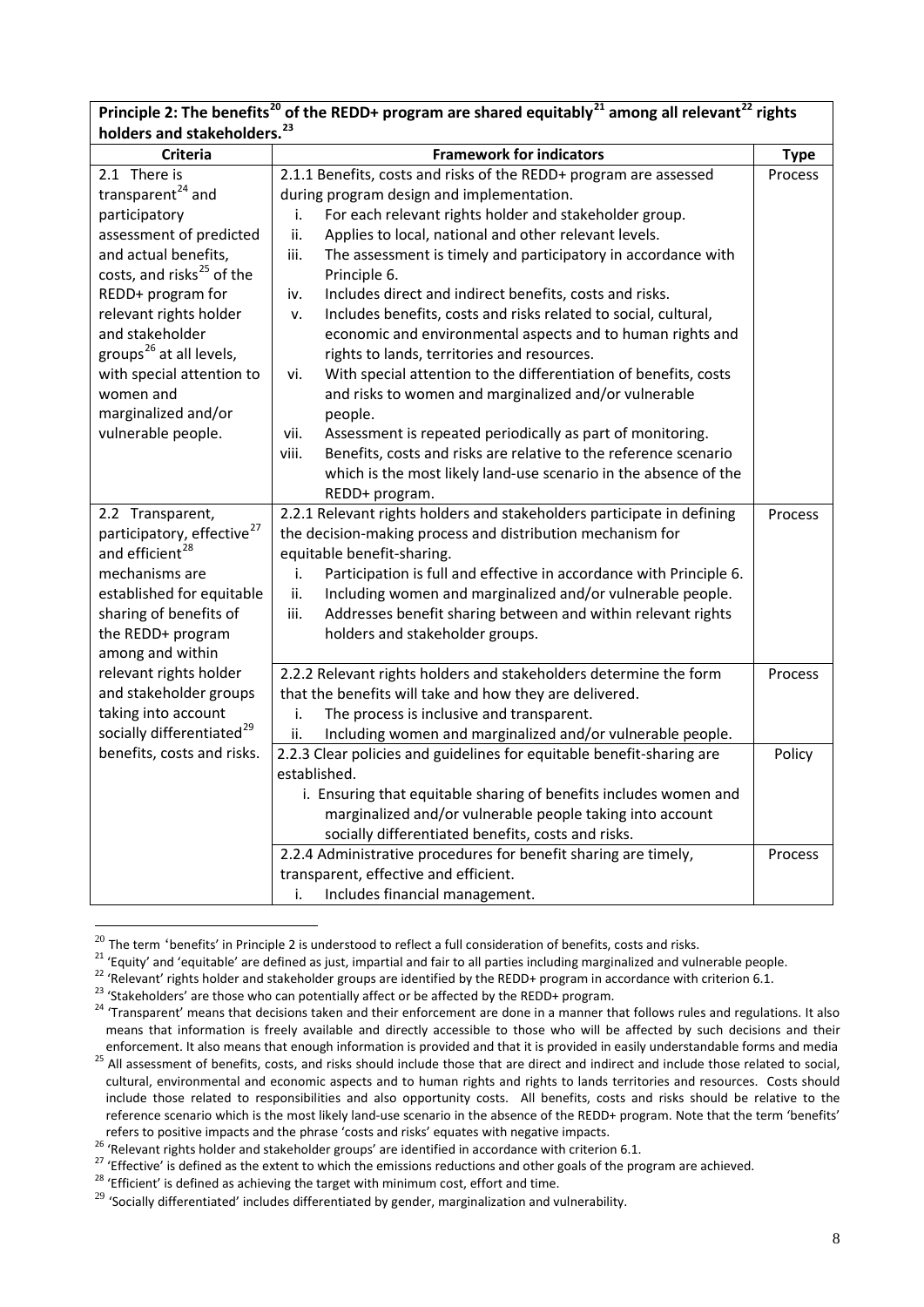**Principle 3: The REDD+ program improves long-term livelihood[30](#page-7-9) security and well-being of Indigenous Peoples and local communities with special attention to women and the most marginalized and/or vulnerable people.**[31](#page-8-0)

| .<br>Criteria                               | <b>Framework for indicators</b>                                                     | <b>Type</b>    |
|---------------------------------------------|-------------------------------------------------------------------------------------|----------------|
| 3.1 The REDD+ program                       | 3.1.1 The objectives and policies of the REDD+ program include                      | Policy         |
| generates additional,                       | improving long-term livelihood security and well-being of Indigenous                |                |
| positive impacts <sup>32</sup> on           | Peoples and local communities.                                                      |                |
| the long-term livelihood                    | With special attention to women and the most marginalized<br>i.                     |                |
| security and well-being                     | and/or vulnerable people.                                                           |                |
| of Indigenous Peoples                       |                                                                                     |                |
| and local communities,                      | 3.1.2 The REDD+ program generates additional, positive impacts on                   | <b>Outcome</b> |
| with special attention to                   | the long-term livelihood security and well-being of Indigenous Peoples              |                |
| women and the most                          | and local communities.                                                              |                |
| marginalized and/or                         | Relative to the expected situation of Indigenous Peoples and<br>i.                  |                |
| vulnerable people.                          | local communities under the reference scenario which is the                         |                |
|                                             | most likely land-use scenario in the absence of the REDD+                           |                |
|                                             | program.                                                                            |                |
|                                             | ii.<br>With special attention to women and the most marginalized                    |                |
|                                             | and/or vulnerable people.                                                           |                |
|                                             | 3.1.3 The REDD+ program generates additional resources to improve                   | Outcome        |
|                                             | long-term livelihood security and well-being of Indigenous Peoples                  |                |
|                                             | and local communities.                                                              |                |
|                                             | Includes financial, human or other resources.<br>i.                                 |                |
|                                             | Relative to the level of resources available under the reference<br>ii.             |                |
|                                             | scenario which is the most likely land-use scenario in the                          |                |
|                                             | absence of the REDD+ program.                                                       |                |
| 3.2 The REDD+                               | 3.2.1 The REDD+ program is adapted in order to mitigate negative,                   | Process        |
| program is adapted                          | and enhance and sustain positive, impacts on Indigenous Peoples and                 |                |
| based on assessment of                      | local communities.                                                                  |                |
| predicted and actual                        | Based on assessment of impacts undertaken in accordance with<br>i.                  |                |
| impacts in order to                         | criterion 5.4.                                                                      |                |
| mitigate negative, and<br>enhance positive, | Applies to REDD+ program design based on assessment of<br>ii.<br>predicted impacts. |                |
| impacts on Indigenous                       | iii.<br>Applies to REDD+ program implementation based on                            |                |
| Peoples and local                           | assessment of both predicted and actual impacts.                                    |                |
| communities with                            | With special attention to potential impacts on women and the<br>iv.                 |                |
| special attention to                        | most marginalized and/or vulnerable people.                                         |                |
| women and the most                          | Includes measures to address the risk of reversals that might<br>٧.                 |                |
| marginalized and/or                         | lead to a reduction in the benefits achieved by the REDD+                           |                |
| vulnerable people.                          | program.                                                                            |                |

<span id="page-8-0"></span> $30$  'Livelihoods' can be defined by five capitals/assets: socio-political, cultural, human, financial, natural and physical.<br> $31$  'Vulnerable' people are those with high exposure to external stresses and shocks (includin sensitivity and low adaptive capacity to adjust in response to actual or expected changes due to their lack of secure access to the assets on which secure livelihoods are built (socio-political, cultural, human, financial, natural and physical). Forest dependency may be an important factor affecting vulnerability particularly where the REDD+ program itself may change access to forest

<span id="page-8-2"></span><span id="page-8-1"></span>resources. In many situations marginalization exacerbates vulnerability, e.g. marginalization by gender.<br><sup>32</sup> All impacts are relative to the reference scenario which is the most likely land-use scenario in the absence of program.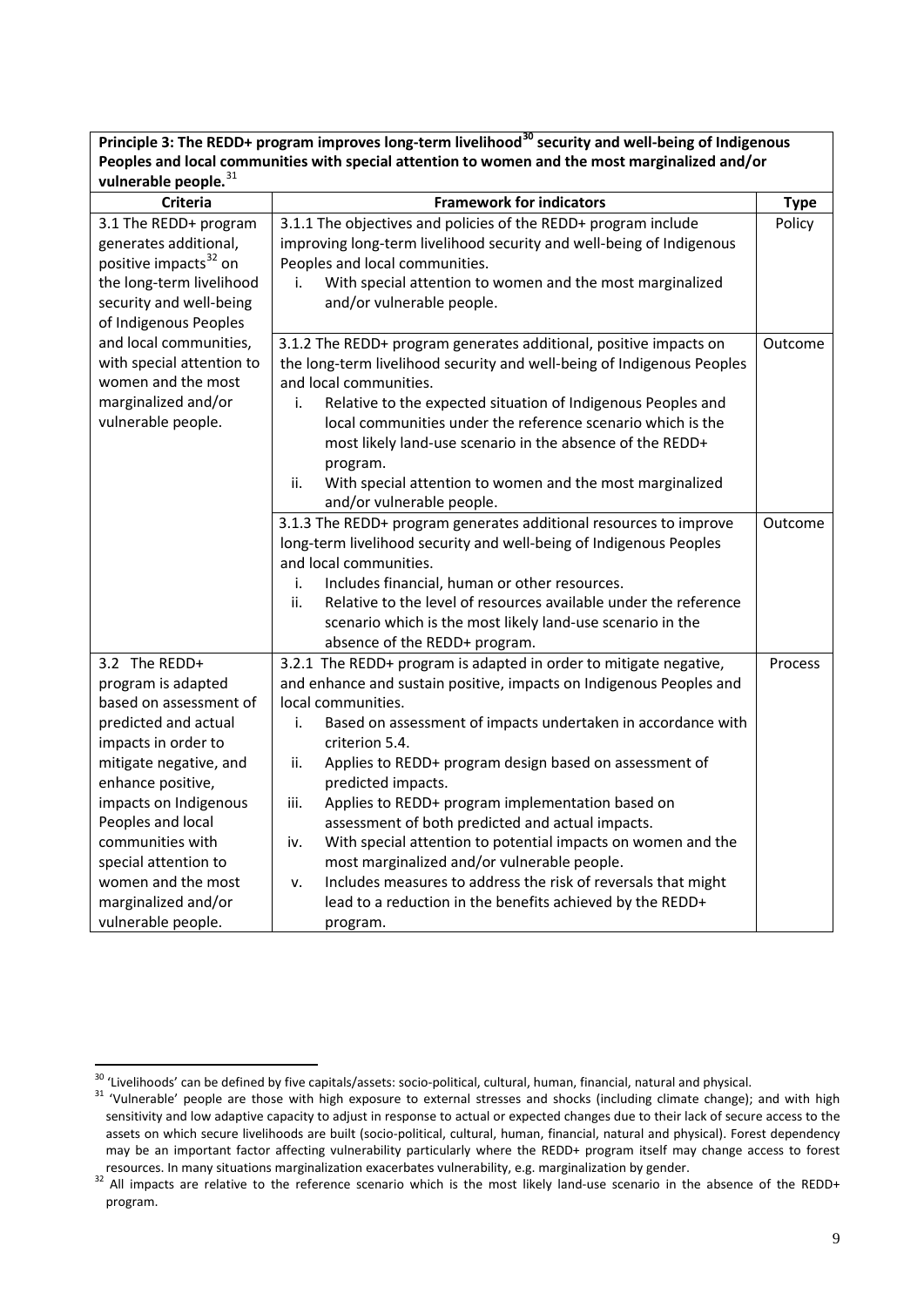| Principle 4: The REDD+ program contributes to good governance <sup>33</sup> , to broader sustainable |                                                                         |             |  |
|------------------------------------------------------------------------------------------------------|-------------------------------------------------------------------------|-------------|--|
| development and to social justice. <sup>34</sup>                                                     |                                                                         |             |  |
| <b>Criteria</b>                                                                                      | <b>Framework for indicators</b>                                         | <b>Type</b> |  |
| 4.1 The governance                                                                                   | 4.1.1 Information on the roles, responsibilities and decision- making   | Process     |  |
| structures of the REDD+                                                                              | processes, of REDD+ program governance structures is publicly           |             |  |
| program are clearly                                                                                  | accessible.                                                             |             |  |
| defined, transparent,                                                                                | Includes criteria and processes for participation of rights<br>i.       |             |  |
| effective and                                                                                        | holders, duty bearers <sup>35</sup> and other stakeholders and other    |             |  |
| accountable.                                                                                         | internal regulations.                                                   |             |  |
|                                                                                                      | Includes information on decisions taken.<br>ii.                         |             |  |
|                                                                                                      | 4.1.2 Decisions of the REDD+ program are made in accordance with        | Process     |  |
|                                                                                                      | defined roles, responsibilities, regulations and policies.              |             |  |
|                                                                                                      | Following internal regulations and decision-making processes<br>i.      |             |  |
|                                                                                                      | defined by the governance structures.                                   |             |  |
|                                                                                                      | 4.1.3 There are effective mechanisms for oversight of the governance    | Process     |  |
|                                                                                                      | structures of the REDD+ program.                                        |             |  |
| 4.2 The REDD+ program                                                                                | 4.2.1 The REDD+ program is integrated into the broader policy           | Policy      |  |
| is coherent with                                                                                     | framework of the forest sector and other relevant sectors.              |             |  |
| relevant policies,                                                                                   | With special attention to the agriculture, mining and other<br>i.       |             |  |
| strategies and plans at                                                                              | sectors when these are drivers of deforestation.                        |             |  |
| all relevant levels and                                                                              |                                                                         | Process     |  |
| there is effective                                                                                   | 4.2.2 Inconsistencies between the REDD+ program and other relevant      |             |  |
| coordination between                                                                                 | policies, strategies and plans are identified and resolved.             |             |  |
| agencies/organizations                                                                               | Including development, governance, human rights and land<br>i.          |             |  |
| responsible for the                                                                                  | use policies, strategies and plans.                                     |             |  |
| design, implementation                                                                               | With special attention to inconsistencies with respect to rights<br>ii. |             |  |
| and evaluation of the                                                                                | of women and the most marginalized and/or vulnerable                    |             |  |
|                                                                                                      | people. Using an agreed process and timeline.                           |             |  |
| REDD+ program and                                                                                    | 4.2.3 There is effective and efficient coordination between the REDD+   | Process     |  |
| other relevant                                                                                       | program and all relevant agencies/organizations.                        |             |  |
| agencies/organizations.                                                                              | Including relevant non-government and multilateral as well as<br>i.     |             |  |
|                                                                                                      | government agencies/organizations.                                      |             |  |
|                                                                                                      | Applies to all relevant levels.<br>ii.                                  |             |  |
|                                                                                                      | iii.<br>With special attention to agencies/organizations that are       |             |  |
|                                                                                                      | involved in sectors that are related to drivers of deforestation.       |             |  |
| 4.3 Adequate                                                                                         | 4.3.1 Adequate information about the REDD+ program is publicly          | Process     |  |
| information about the                                                                                | available.                                                              |             |  |
| REDD+ program is                                                                                     | Includes information about:<br>i.                                       |             |  |
| publicly available.                                                                                  | a. REDD+ program design, implementation and evaluation;                 |             |  |
|                                                                                                      | b. assessment of predicted and actual impacts on rights holders         |             |  |
|                                                                                                      | and stakeholders related to social, cultural, environmental and         |             |  |
|                                                                                                      | economic aspects and to human rights and rights to lands,               |             |  |
|                                                                                                      | territories and resources;                                              |             |  |
|                                                                                                      | c. assessment of predicted and actual impacts on biodiversity and       |             |  |
|                                                                                                      | ecosystem services;                                                     |             |  |
|                                                                                                      | d. benefit-sharing including procedures and guidelines;                 |             |  |
|                                                                                                      | e. the requirement for free, prior and informed consent.                |             |  |
|                                                                                                      | Information is accessible to potentially interested members of<br>ii.   |             |  |
|                                                                                                      | the public.                                                             |             |  |
|                                                                                                      | Access is free and timely.<br>iii.                                      |             |  |

 $33$  Good governance is characterized by accountability, effectiveness, efficiency, fairness/equity, participation and transparency.<br> $34$  'Social justice' is understood to mean 'respect, protection and fulfillment of huma

<span id="page-9-2"></span><span id="page-9-0"></span>rights and freedoms that belong to every person in the world, based on core principles like dignity, fairness, equality, respect and autonomy, including but not limited to the rights enshrined in relevant international treaties, conventions and other instruments.

<span id="page-9-1"></span> $35$  'Duty bearers' have an obligation to ensure respect, protection and fulfillment of rights.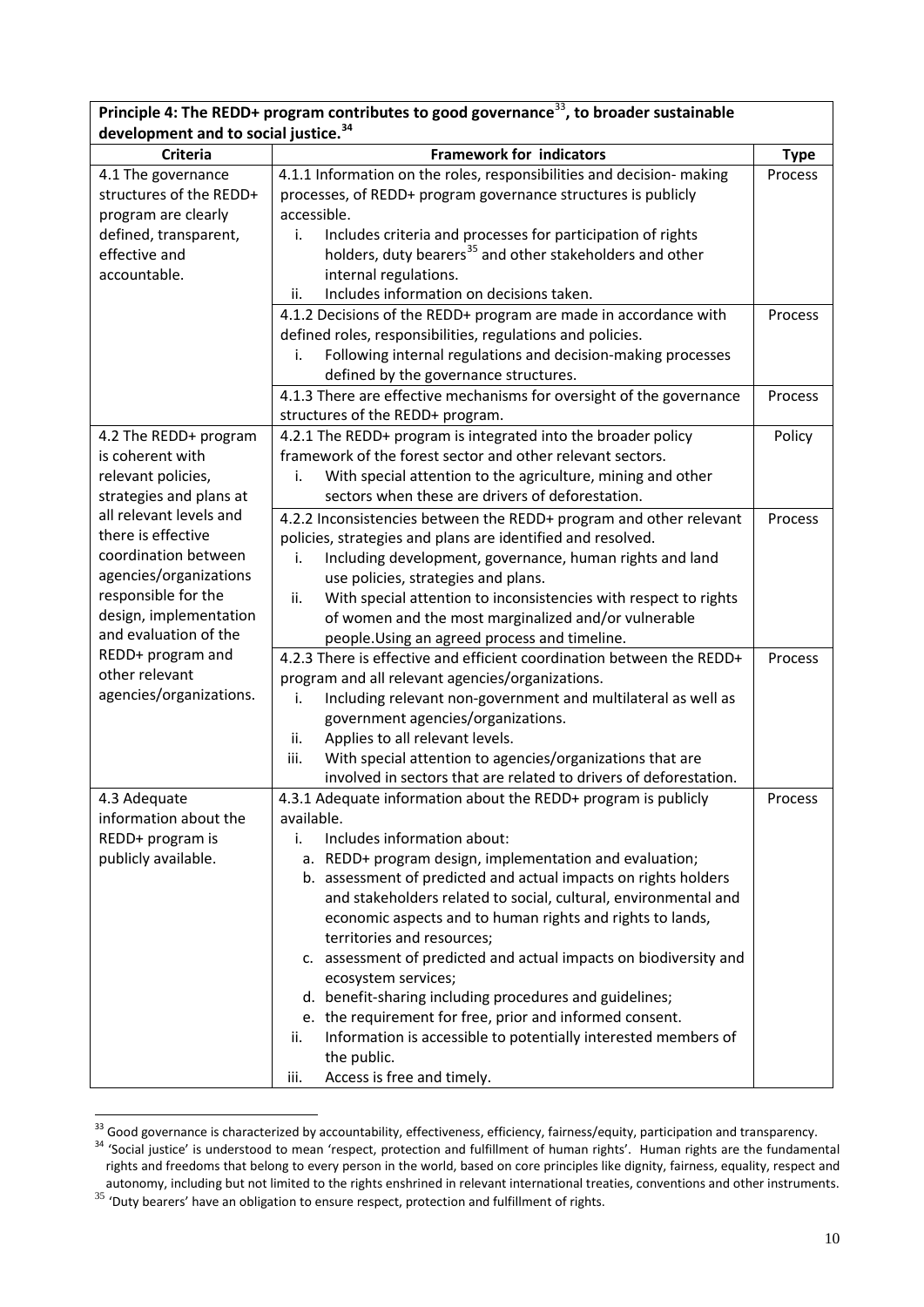| 4.4 Finances of the                    | 4.4.1 Information about REDD+ program financial management is            | Process |  |  |
|----------------------------------------|--------------------------------------------------------------------------|---------|--|--|
| REDD+ program are                      | publicly accessible.                                                     |         |  |  |
| managed with                           | Includes:<br>i.                                                          |         |  |  |
| integrity <sup>36</sup> , transparency | a. assignation of clear authority, roles and responsibilities for the    |         |  |  |
| and accountability.                    | collection, commitment and use of funds of the REDD+                     |         |  |  |
|                                        | program,                                                                 |         |  |  |
|                                        | b. accounting systems,                                                   |         |  |  |
|                                        | c. procedures for internal controls and external audits, and             |         |  |  |
|                                        | d. schedules for reporting.                                              |         |  |  |
|                                        | 4.4.2 Audited financial reports for the REDD+ program are published      | Process |  |  |
|                                        | regularly.                                                               |         |  |  |
|                                        | Audits are undertaken by independent accredited auditors in<br>i.        |         |  |  |
|                                        | accordance with professional auditing standards of the                   |         |  |  |
|                                        | country.                                                                 |         |  |  |
|                                        | Applies to public and private finance.<br>ii.                            |         |  |  |
| 4.5 The REDD+ program                  | 4.5.1 The REDD+ program establishes and monitors performance             | Process |  |  |
| leads to improvements                  | targets for the governance issues that it can address in the forest      |         |  |  |
| in governance of the                   | sector and other relevant sectors.                                       |         |  |  |
| forest sector and other                | Includes effective and transparent forest governance<br>i.               |         |  |  |
| relevant sectors.                      | structures.                                                              |         |  |  |
|                                        | With special attention to targets related to the equity,<br>ii.          |         |  |  |
|                                        | effectiveness and efficiency of the REDD+ program.                       |         |  |  |
|                                        | With special attention to sectors that are related to drivers of<br>iii. |         |  |  |
|                                        | deforestation.                                                           |         |  |  |
|                                        | 4.5.2 The activities of the REDD+ program include institutional          | Process |  |  |
|                                        | capacity strengthening and other measures to improve governance.         |         |  |  |
|                                        | Linked to the governance issues identified and monitored in<br>i.        |         |  |  |
|                                        | 4.5.1.                                                                   |         |  |  |
| 4.6 The REDD+ program                  | 4.6.1 The REDD+ program elaborates how its policies and measures         | Policy  |  |  |
| contributes to achieving               | will contribute to the implementation of any existing sustainable        |         |  |  |
| the objectives of                      | development policies, strategies and plans.                              |         |  |  |
| sustainable                            | Applies to policies, strategies and plans developed at national<br>i.    |         |  |  |
| development policies,                  | and other relevant levels.                                               |         |  |  |
| strategies and plans <sup>37</sup>     | Includes poverty reduction, biodiversity and other relevant<br>ii.       |         |  |  |
| established at national                | policies, strategies and plans, including plans for public, private      |         |  |  |
| and other relevant                     | and indigenous/community protected and conserved areas.                  |         |  |  |
| levels.                                | 4.6.2 National poverty monitoring shows improvements in areas            | Outcome |  |  |
|                                        | where the REDD+ program is implemented.                                  |         |  |  |
|                                        | Includes livelihood and Millennium Development Goal<br>i.                |         |  |  |
|                                        | monitoring where these are taking place.                                 |         |  |  |
| 4.7 The REDD+                          | 4.7.1 The REDD+ program identifies human rights issues that it can       | Policy  |  |  |
| program contributes to                 | address and elaborates how its policies and measures will contribute     |         |  |  |
| respect, protection and                | to the improved respect, protection and fulfillment of human rights.     |         |  |  |
| fulfilment of human                    | Applies to human rights defined by national and international<br>i.      |         |  |  |
| rights.                                | law.                                                                     |         |  |  |
|                                        | With special attention to rights of women and marginalized<br>ii.        |         |  |  |
|                                        | and/or vulnerable people.                                                |         |  |  |
|                                        | 4.7.2 The REDD+ program monitoring and evaluation plan includes          | Policy  |  |  |
|                                        | key human rights indicators.                                             |         |  |  |
|                                        | Linked to the human rights issues identified in 4.7.1.<br>i.             |         |  |  |

<span id="page-10-1"></span><sup>&</sup>lt;sup>36</sup> Integrity "includes, but is not limited to probity, impartiality, fairness, honesty and truthfulness", serving as an antithesis to "corruption" or "the abuse of office."

<span id="page-10-0"></span> $37$  Such as poverty reduction strategies/targets, national/government budgets, biodiversity strategies, conservation policies and regulations, climate change strategies, adaptation plans etc.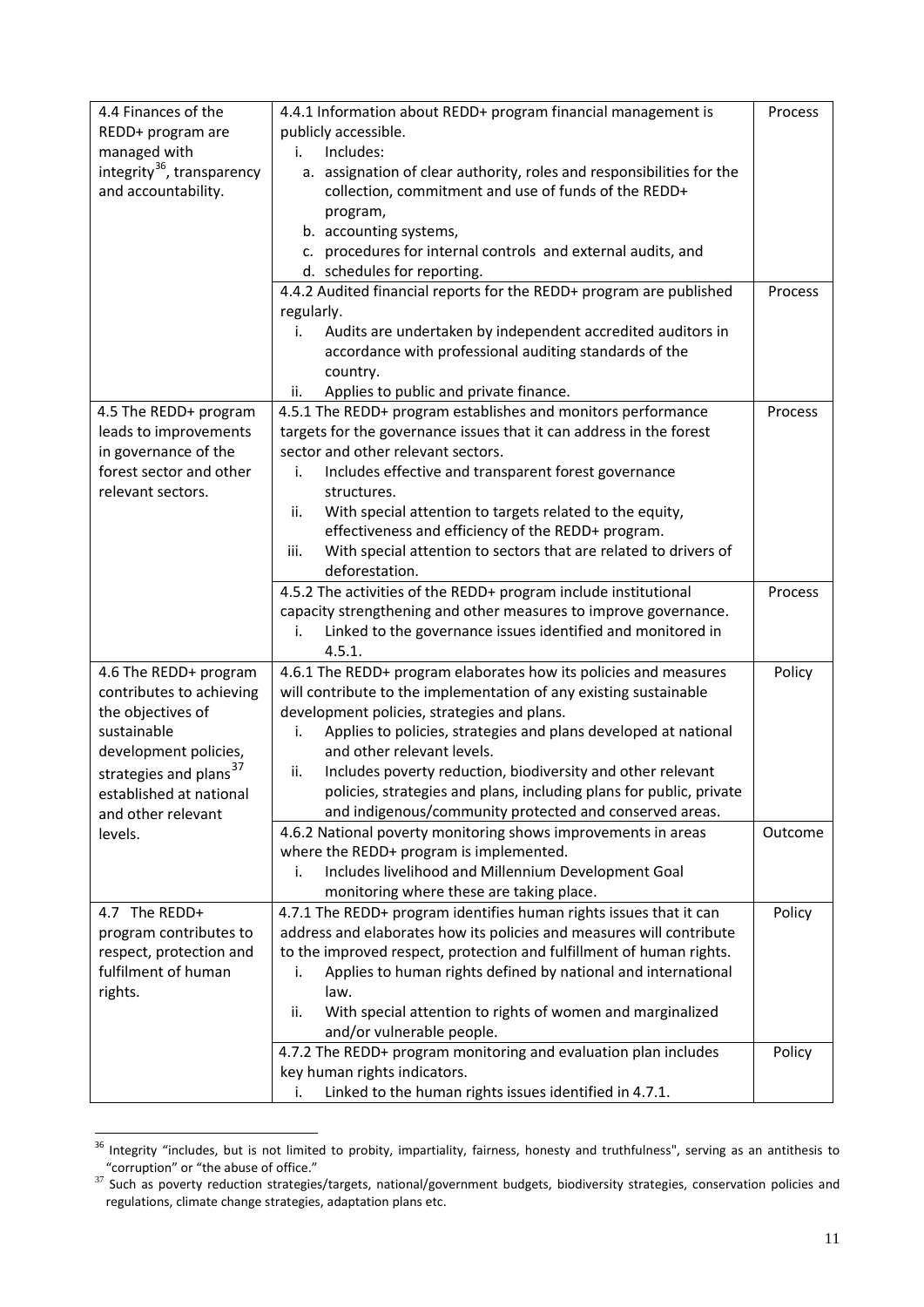| Principle 5: The REDD+ program maintains and enhances <sup>38</sup> biodiversity and ecosystem services. <sup>39</sup>                                                                |                                                                                                                                                                                                                                                                                                                                                                                                                                                                                                                                                                                                                                                                                                                                                                                                                                                                                                                                                                                                                                                                                                                                          |                   |
|---------------------------------------------------------------------------------------------------------------------------------------------------------------------------------------|------------------------------------------------------------------------------------------------------------------------------------------------------------------------------------------------------------------------------------------------------------------------------------------------------------------------------------------------------------------------------------------------------------------------------------------------------------------------------------------------------------------------------------------------------------------------------------------------------------------------------------------------------------------------------------------------------------------------------------------------------------------------------------------------------------------------------------------------------------------------------------------------------------------------------------------------------------------------------------------------------------------------------------------------------------------------------------------------------------------------------------------|-------------------|
| <b>Criteria</b>                                                                                                                                                                       | <b>Framework for indicators</b>                                                                                                                                                                                                                                                                                                                                                                                                                                                                                                                                                                                                                                                                                                                                                                                                                                                                                                                                                                                                                                                                                                          | <b>Type</b>       |
| 5.1 Biodiversity and<br>ecosystem services<br>potentially affected by<br>the REDD+ program are<br>identified, prioritized<br>and mapped.                                              | 5.1.1 Biodiversity and ecosystem services potentially affected by the<br>REDD+ program are identified, prioritized and mapped.<br>Includes biodiversity and ecosystem service priorities identified<br>i.<br>in existing national biodiversity strategy and action plans<br>(NBSAP), gap analyses supporting the Convention on Biological<br>Diversity targets, key biodiversity areas, high conservation<br>value areas and other relevant systematic conservation<br>planning approaches.<br>Includes areas of significance for threatened or endemic<br>ii.<br>species, for significant concentrations of a species during any<br>time in their lifecycle, and for ecosystem services of economic,<br>climate change adaptation, cultural, religious importance,<br>particularly to Indigenous Peoples and local communities<br>including women and marginalized and/or vulnerable groups.<br>At a scale and level of detail appropriate to each<br>iii.<br>element/activity within the program.<br>With special attention to any plans for afforestation,<br>iv.<br>reforestation and forest restoration and their potential impacts | Process           |
| 5.2 The REDD+ program<br>maintains and enhances<br>the identified<br>biodiversity and<br>ecosystem service<br>priorities.                                                             | on biodiversity and ecosystem services.<br>5.2.1 The objectives and policies of the REDD+ program include<br>making a significant contribution to maintaining and enhancing<br>biodiversity and ecosystem services.<br>5.2.2 The REDD+ program maintains and enhances the identified<br>biodiversity and ecosystem service priorities.<br>Relative to the situation of biodiversity and ecosystems service<br>i.<br>priorities under the reference scenario which is the most likely                                                                                                                                                                                                                                                                                                                                                                                                                                                                                                                                                                                                                                                     | Policy<br>Outcome |
|                                                                                                                                                                                       | land-use scenario in the absence of the REDD+ program.<br>5.2.3 The REDD+ program generates additional resources to maintain<br>and enhance biodiversity and ecosystem service priorities.<br>Includes financial, human or other resources.<br>i.<br>ii.<br>Relative to the level of resources available under the reference<br>scenario which is the most likely land-use scenario in the<br>absence of the REDD+ program.                                                                                                                                                                                                                                                                                                                                                                                                                                                                                                                                                                                                                                                                                                              | Outcome           |
| 5.3The REDD+ program<br>does not lead to the<br>conversion <sup>40</sup> or<br>degradation <sup>41</sup> of natural<br>forests <sup>42</sup> or other areas<br>that are important for | 5.3.1 Monitoring of the impacts of the REDD+ program on natural<br>forests and other important areas demonstrates there is no<br>conversion or degradation.<br>Includes any areas identified in 5.1.1 as important for<br>i.<br>maintaining and enhancing the identified biodiversity and<br>ecosystem service priorities.                                                                                                                                                                                                                                                                                                                                                                                                                                                                                                                                                                                                                                                                                                                                                                                                               | Outcome           |

<sup>&</sup>lt;sup>38</sup> Impacts on biodiversity and ecosystem services including conversion and degradation are relative to the reference scenario which is the most likely land-use scenario in the absence of the REDD+ program.

<span id="page-11-0"></span>which is the most likely land-use scenario in the absence of the ReDD+ program. Suppose the absence of the benefits people obtain from ecosystems including provisioning services such as food, water, timber and fiber; regulating services regulating services that affect climate, floods, disease, wastes, and water quality; cultural services that provide recreational, aesthetic, and spiritual benefits; and supporting services such as soil formation, photosynthesis, and nutrient cycling. For the purposes of these standards, 'ecosystem services' refers to services other than greenhouse gas emissions reductions or removals from both forest and non-forest ecosystems.

<span id="page-11-3"></span><span id="page-11-2"></span>

<span id="page-11-1"></span>Thissions reductions of removals from sources and not received to by another land cover type.<br>
<sup>40</sup> 'Conversion' is defined as the replacement of an existing land cover type by another land cover type.<br>
<sup>41</sup> 'Degradation' primary forests (naturally regenerated forests where there are no clear indication of human induced activities and the ecological process is not significantly disturbed) and other naturally regenerated forests (where there are clear indications of human induced activities).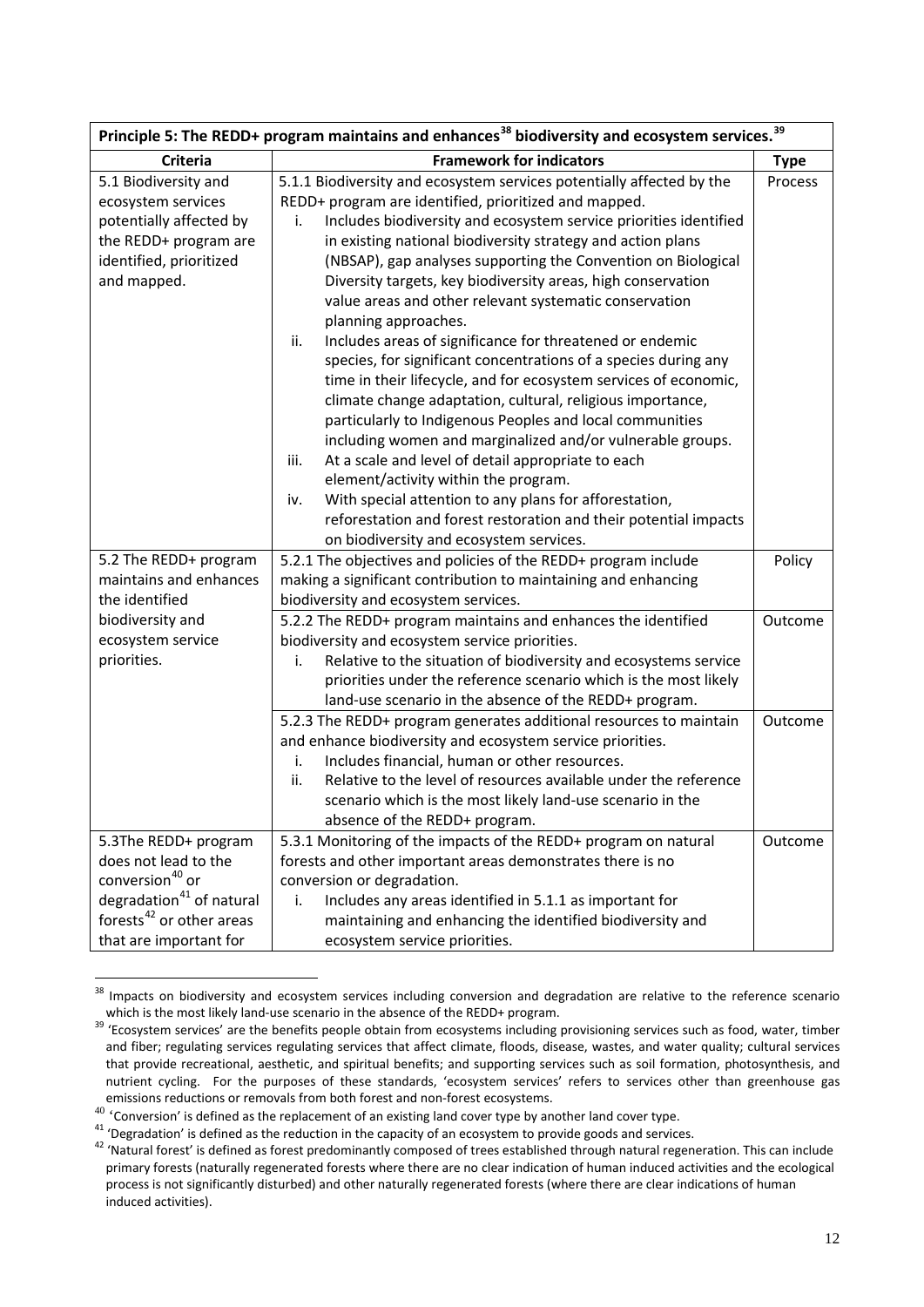| maintaining and               | ii.<br>Relative to the expected conversion or degradation under the |         |
|-------------------------------|---------------------------------------------------------------------|---------|
| enhancing the identified      | reference scenario which is the most likely land use scenario in    |         |
| biodiversity and              | the absence of the REDD+ program.                                   |         |
| ecosystem service             | With special attention to any plans for afforestation,<br>iii.      |         |
| priorities.                   | reforestation and forest restoration and their impacts on           |         |
|                               | biodiversity and ecosystem service priorities.                      |         |
| 5.4 There is transparent      | 5.4.1 The predicted and actual environmental impacts of the REDD+   | Process |
| assessment of predicted       | program are assessed.                                               |         |
| and actual, and positive      | Includes positive and negative impacts on the identified<br>i.      |         |
| and negative                  | biodiversity and ecosystem service priorities and also any          |         |
| environmental impacts $^{43}$ | potential negative environmental impacts (e.g. pollution).          |         |
| of the REDD+ program          | Includes direct and indirect impacts.<br>ii.                        |         |
| on biodiversity and           | The assessment involves Indigenous Peoples and local<br>iii.        |         |
| ecosystem service             | communities and other stakeholders as appropriate.                  |         |
| priorities and any other      | Using strategic environmental assessment, environmental<br>iv.      |         |
| negative environmental        | impact assessment or other appropriate methods.                     |         |
| impacts.                      | Assessment is repeated periodically as part of monitoring.<br>ν.    |         |
|                               |                                                                     |         |
| 5.5 The REDD+ program         | 5.5.1 The REDD+ program is adapted in order to mitigate negative,   | Process |
| is adapted based on           | and to enhance and sustain positive, environmental impacts.         |         |
| assessment of predicted       | Based on assessment of impacts undertaken in accordance<br>i.       |         |
| and actual impacts, in        | with criterion 5.4.                                                 |         |
| order to mitigate             | ii.<br>Applies to REDD+ program design based on assessment of       |         |
| negative, and enhance         | predicted impacts.                                                  |         |
| positive environmental        | Applies to REDD+ program implementation based on<br>iii.            |         |
| impacts.                      | assessment of both predicted and actual impacts.                    |         |
|                               | With special attention to any areas identified in 5.1.1 as<br>iv.   |         |
|                               | important for maintaining and enhancing the identified              |         |
|                               | biodiversity and ecosystem service priorities.                      |         |
|                               | Includes measures to address the risk of reversals that might<br>v. |         |
|                               | lead to a reduction in the benefits achieved by the REDD+           |         |
|                               | program.                                                            |         |

| Principle 6: All relevant <sup>44</sup> rights holders and stakeholders participate fully and effectively <sup>45</sup> in the |                |                                                                     |                |
|--------------------------------------------------------------------------------------------------------------------------------|----------------|---------------------------------------------------------------------|----------------|
| REDD+ program.                                                                                                                 |                |                                                                     |                |
| <b>Criteria</b>                                                                                                                |                | <b>Framework for indicators</b>                                     |                |
| 6.1 The REDD+ program                                                                                                          |                | 6.1.1 Rights holder and stakeholder groups are identified and their | <b>Process</b> |
| identifies all rights holder                                                                                                   |                | rights and interests and relevance to the REDD+ program are         |                |
| and stakeholder groups <sup>46</sup>                                                                                           | characterized. |                                                                     |                |
| and characterizes their                                                                                                        | Ι.             | Includes statutory and customary rights to lands, territories       |                |
| rights and interests and                                                                                                       |                | and resources and other rights.                                     |                |
| their relevance to the                                                                                                         | ii.            | Includes Indigenous Peoples and local communities.                  |                |
| REDD+ program.                                                                                                                 | iii.           | Includes duty bearers.                                              |                |
|                                                                                                                                | iv.            | With special attention to women, marginalized and/or                |                |
|                                                                                                                                |                | vulnerable people.                                                  |                |
|                                                                                                                                | v.             | Identifying potential barriers to participation for each rights     |                |
|                                                                                                                                |                | holder and stakeholder group with special attention to women        |                |
|                                                                                                                                |                | and marginalized and/or vulnerable groups.                          |                |

<span id="page-12-0"></span> $\frac{43}{43}$  Assessment of impacts should include those that are direct and indirect, including indirect land use change.<br><sup>44</sup> The 'relevant' rights holder and stakeholder groups are identified by the REDD+ program in acco

<span id="page-12-2"></span><span id="page-12-1"></span><sup>&</sup>lt;sup>46</sup> This criterion focuses on the identification of groups of rights holders or stakeholders who have a similar rights or interests with respect to the REDD+ program rather than individual rights holders and stakeholders.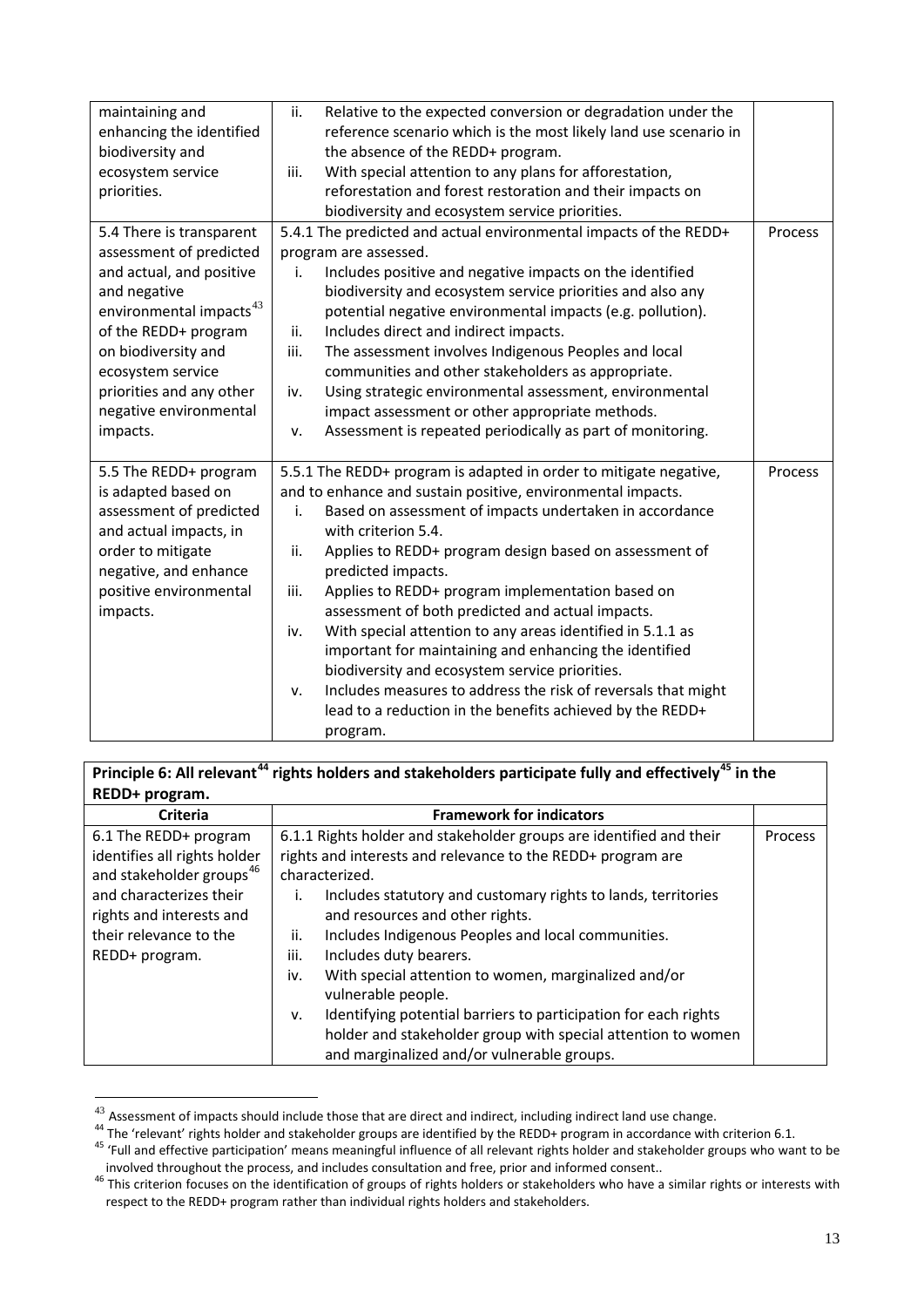|                                | 6.1.2 There is a procedure to enable any interested party to apply to   |         |
|--------------------------------|-------------------------------------------------------------------------|---------|
|                                | be considered a relevant rights holder or stakeholder.                  |         |
|                                | Relevance is based on their rights and interests related to<br>i.       |         |
|                                | REDD+ program.                                                          |         |
|                                | The procedure is transparent, impartial, safe and accessible for<br>ii. |         |
|                                | all relevant stakeholders, with special attention to women and          |         |
|                                | marginalized and/or vulnerable people.                                  |         |
| 6.2 All relevant rights        | 6.2.1 A process and institutional structure for full and effective      | Process |
| holder and stakeholder         | participation are established and functional.                           |         |
| groups that want to be         | Applies to all relevant rights holder and stakeholder groups.<br>i.     |         |
| involved in REDD+              | ii.<br>Applies to REDD+ program design, implementation and              |         |
| program design <sup>47</sup> , | evaluation.                                                             |         |
| implementation <sup>48</sup> , | With special attention to women and marginalized and/or<br>iii.         |         |
| monitoring and                 | vulnerable people.                                                      |         |
| evaluation are fully           | Developed and agreed with the relevant rights holder and<br>iv.         |         |
| involved through               | stakeholder groups.                                                     |         |
| culturally appropriate,        | Taking account of statutory and customary institutions and<br>ν.        |         |
| gender sensitive and           | practices.                                                              |         |
| effective participation.       | 6.2.2 Consultations use socially and culturally appropriate             | Process |
|                                | approaches.                                                             |         |
|                                | Approaches are tailored to the local context.<br>i.                     |         |
|                                | Consultations are conducted at mutually agreed locations.<br>ii.        |         |
|                                | iii.<br>Consultations are gender sensitive.                             |         |
|                                | 6.2.3 All relevant levels of government are involved in the REDD+       | Process |
|                                | program.                                                                |         |
|                                | Roles and responsibilities are clearly defined.<br>i.                   |         |
|                                | 6.2.4 The REDD+ program design and implementation is adapted in         | Process |
|                                | response to rights holder and stakeholder participation.                |         |
|                                | i.<br>Through full and effective participation in design,               |         |
|                                | implementation and evaluation of the program.                           |         |
|                                | 6.2.5 Rights holder and stakeholder groups select their own             | Process |
|                                | representatives.                                                        |         |
|                                | With special attention to the participation of women and<br>i.          |         |
|                                | vulnerable and/or marginalized people in the selection of               |         |
|                                | representatives.                                                        |         |
|                                | The selection procedure is transparent, impartial, safe and<br>ii.      |         |
|                                | accessible for all relevant stakeholders.                               |         |
|                                | 6.2.6 Rights holder and stakeholder group representatives involve and   | Process |
|                                | are accountable to the people they represent.                           |         |
|                                | Representatives inform the people they represent about how<br>i.        |         |
|                                | the REDD+ program could potentially affect them, facilitating           |         |
|                                | discussion and feedback.                                                |         |
| 6.3 The REDD+ program          | 6.3.1 The REDD+ program builds on, respects, supports and protects      | Process |
| builds on, respects,           | the decision-making structures and processes of Indigenous Peoples      |         |
| supports and protects          | and local communities.                                                  |         |
| rights holders' and            | Ensuring that customary institutions and practices are not<br>i.        |         |
| stakeholders' traditional      | undermined.                                                             |         |
| and other knowledge,           | Ensuring that institutions and practices of women and<br>ii.            |         |
| skills, institutions and       | marginalized and/or vulnerable groups are not undermined.               |         |
| management systems             | 6.3.2 The REDD+ program identifies, builds on, respects and supports    | Process |
| including those of             | relevant traditional and other knowledge, skills and management         |         |
| Indigenous Peoples and         | systems.                                                                |         |

<span id="page-13-1"></span><span id="page-13-0"></span><sup>&</sup>lt;sup>47</sup> Including the development of land use and forest management plans related to the REDD+ program.<br><sup>48</sup> 'Implementation' is understood to include on-going planning/decision-making as well as the implementation of the ac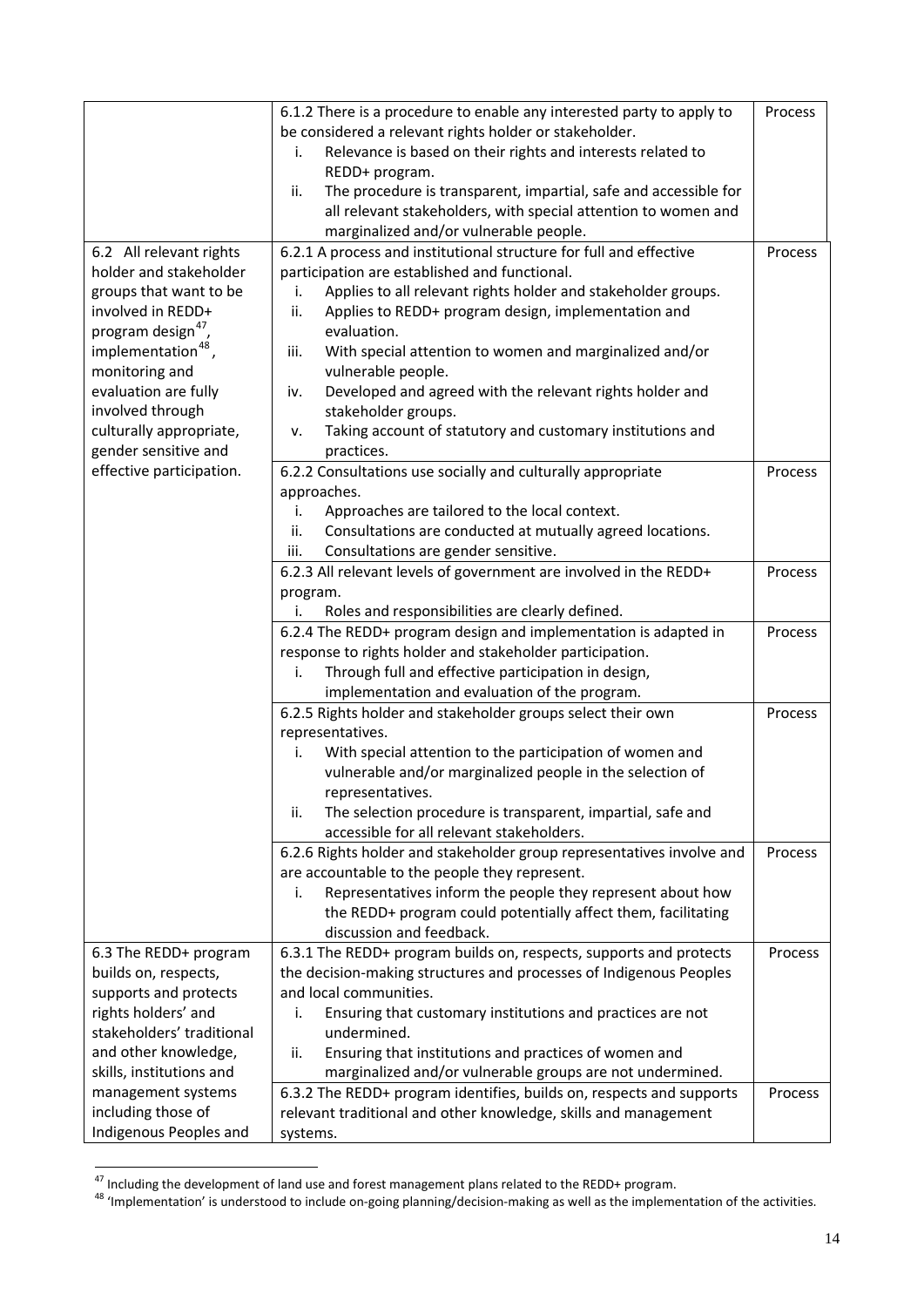| local communities.        | Applies to design, implementation, monitoring and evaluation<br>i.        |         |
|---------------------------|---------------------------------------------------------------------------|---------|
|                           | of the REDD+ program.                                                     |         |
|                           | 6.3.3 Free, prior and informed consent is obtained for any use of         | Process |
|                           | traditional knowledge, innovations and practices of Indigenous            |         |
|                           | Peoples and local communities.                                            |         |
|                           | In accordance with relevant international standards including<br>i.       |         |
|                           | the Akwé: Kon guidelines of the Convention on Biological                  |         |
|                           | Diversity.                                                                |         |
|                           | The process for obtaining free, prior and informed consents is:<br>ii.    |         |
|                           | a. transparent.                                                           |         |
|                           | b. takes into account the views of all community members                  |         |
|                           | including those of women and of marginalized and/or                       |         |
|                           | vulnerable people.                                                        |         |
|                           | c. in accordance with relevant customs, norms and traditions.             |         |
|                           | d. applies to each potential use throughout design and                    |         |
|                           | implementation of the REDD+ program.                                      |         |
| 6.4 The REDD+ program     | 6.4.1 Processes are identified and used to resolve grievances and         | Process |
| identifies and uses       | disputes related to the REDD+ program.                                    |         |
| processes for effective   | Includes national, local, regional, international and customary<br>i.     |         |
| resolution of grievances  | processes.                                                                |         |
| and disputes relating to  | Includes grievances and disputes that arise during design,<br>ii.         |         |
| the design,               | implementation and evaluation of the REDD+ program.                       |         |
| implementation and        | iii.<br>Includes grievances and disputes over rights to lands,            |         |
| evaluation of the REDD+   | territories and resources and other rights relating to the REDD+          |         |
| program, including        | program.                                                                  |         |
| disputes over rights to   | Includes grievances and disputes related to benefit sharing.<br>iv.       |         |
| lands, territories and    | Includes grievances and disputes related to participation.<br>v.          |         |
| resources relating to the | The processes are transparent, impartial, safe and accessible,<br>vi.     |         |
| program.                  | giving special attention to women and marginalized and/or                 |         |
|                           | vulnerable groups.                                                        |         |
|                           | Grievances are heard, responded to and resolved within an<br>vii.         |         |
|                           | agreed time period, leading to redress and remedy as                      |         |
|                           | appropriate.                                                              |         |
|                           | Includes grievances related to the operational procedures of<br>viii.     |         |
|                           | relevant international agencies and/or international treaties,            |         |
|                           | conventions or other instruments.                                         |         |
|                           | 6.4.2 No activity is undertaken by the REDD+ program that could           | Process |
|                           | prejudice the outcome of an unresolved dispute related to the             |         |
|                           | program.                                                                  |         |
|                           | Includes disputes over rights to lands, territories and<br>i.             |         |
|                           | resources.                                                                |         |
|                           | Includes disputes related to benefit sharing.<br>ii.                      |         |
|                           | Applies to the specific area or activity affected by the dispute.<br>iii. |         |
| 6.5 The REDD+ program     | 6.5.1 Rights holders and stakeholders have access to relevant             | Process |
| ensures that rights       | information about the REDD+ program.                                      |         |
| holders and stakeholders  | Includes information about:<br>i.                                         |         |
| have the information that | a. REDD+ program design, implementation and evaluation;                   |         |
| they need about the       | b. REDD+ program governance structures and processes including            |         |
| REDD+ program,            | opportunities to participate in decision-making, and in design,           |         |
| provided in a culturally  | analysis, monitoring and evaluation processes;                            |         |
| appropriate, gender       | c. assessment of predicted and actual impacts on rights holders           |         |
| sensitive and timely way, | and stakeholders related to social, cultural, environmental and           |         |
| and the capacity to       | economic aspects and to human rights and rights to lands                  |         |
| participate fully and     | territories and resources;                                                |         |
| effectively in program    | d. assessment of predicted and actual impacts on biodiversity and         |         |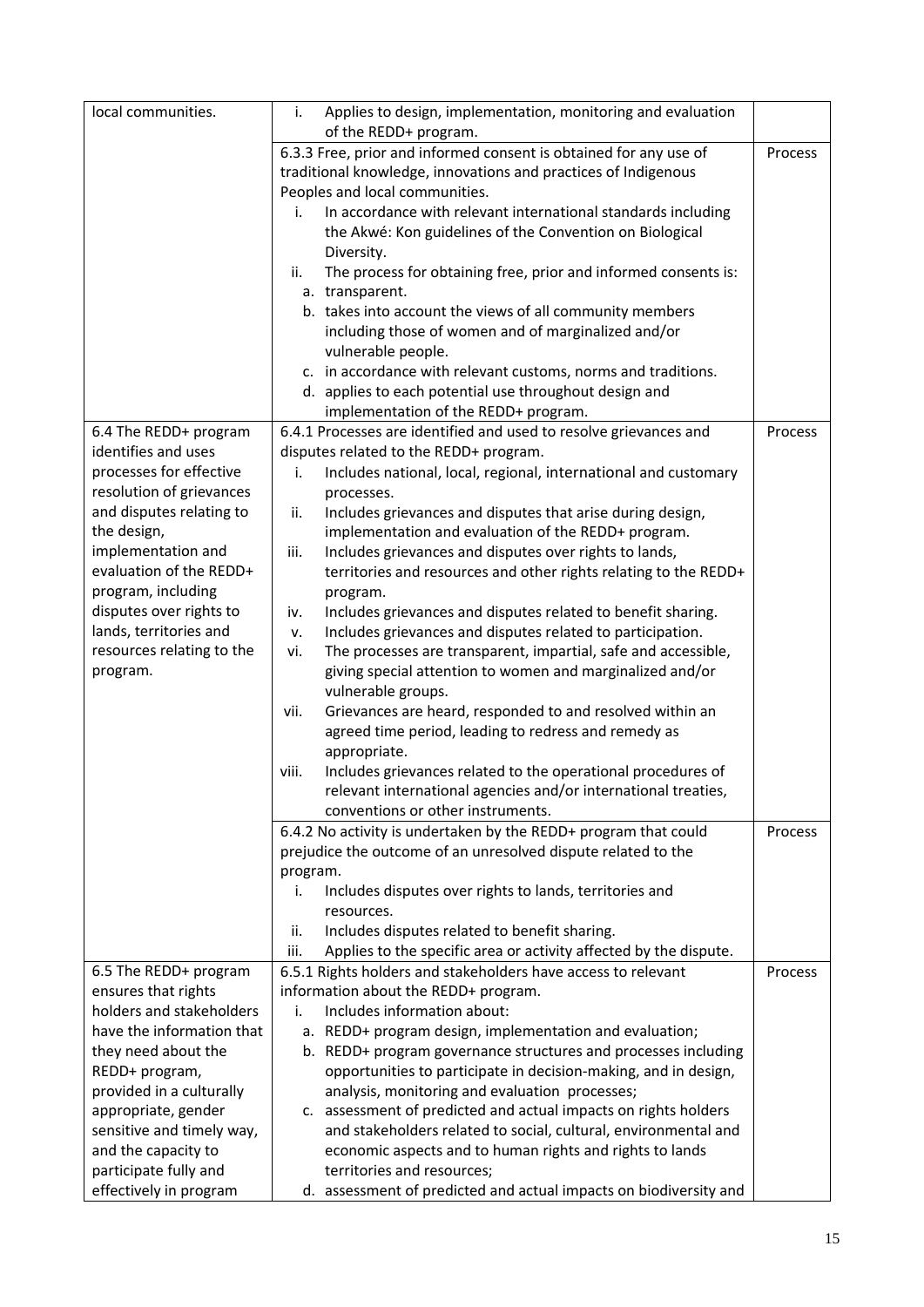| design, implementation                     | ecosystem services;                                                                                                       |         |
|--------------------------------------------|---------------------------------------------------------------------------------------------------------------------------|---------|
| and evaluation.                            | e. the requirement for free, prior and informed consent;                                                                  |         |
|                                            | benefit-sharing including procedures and guidelines;<br>f.                                                                |         |
|                                            | g. grievance mechanisms at local, national, international and                                                             |         |
|                                            | other relevant levels;                                                                                                    |         |
|                                            | h. relevant local and national laws and international treaties,                                                           |         |
|                                            | conventions and other instruments, legal processes and                                                                    |         |
|                                            | implications and associated rights with special attention to                                                              |         |
|                                            | rights of Indigenous Peoples, women and marginalized and/or                                                               |         |
|                                            | vulnerable people;                                                                                                        |         |
|                                            | the global, national and local context for the REDD+ program.<br>i.                                                       |         |
|                                            | ii.<br>With special attention to women and marginalized and/or                                                            |         |
|                                            | vulnerable people.<br>iii.                                                                                                |         |
|                                            | Ensuring adequate time between information dissemination<br>and decision-making to enable rights holders and stakeholders |         |
|                                            | to coordinate their response.                                                                                             |         |
|                                            | Rights holders and stakeholders know what information is<br>iv.                                                           |         |
|                                            | available about the REDD+ program and how to access it.                                                                   |         |
|                                            | 6.5.2 The most effective means of dissemination of information about                                                      | Process |
|                                            | the REDD+ program are identified and used for each rights-holder and                                                      |         |
|                                            | stakeholder group.                                                                                                        |         |
|                                            | With special attention to Indigenous Peoples and local<br>i.                                                              |         |
|                                            | communities, including women and the vulnerable and/or                                                                    |         |
|                                            | marginalized people among them.                                                                                           |         |
|                                            | Ensuring that information is provided in a form that they<br>ii.                                                          |         |
|                                            | understand.                                                                                                               |         |
|                                            | 6.5.3 Constraints to effective participation are addressed through                                                        | Process |
|                                            | capacity building.                                                                                                        |         |
|                                            | Applies to all relevant rights holder and stakeholder groups.<br>i.                                                       |         |
|                                            | With special attention to Indigenous Peoples and local<br>ii.                                                             |         |
|                                            | communities.                                                                                                              |         |
|                                            | With special attention to women and marginalized and/or<br>iii.                                                           |         |
|                                            | vulnerable groups.<br>Capacity building is appropriate and effective for the needs of<br>iv.                              |         |
|                                            | the groups concerned.                                                                                                     |         |
|                                            | Includes capacity to use relevant grievance mechanisms.<br>v.                                                             |         |
|                                            | Includes capacity to understand, implement and monitor the<br>vi.                                                         |         |
|                                            | free, prior and informed consent and legal requirements                                                                   |         |
|                                            | related to the REDD+ program.                                                                                             |         |
|                                            | 6.5.4 Rights holders and stakeholders can access relevant legal advice.                                                   | Process |
|                                            | Including advice related to their rights.<br>i.                                                                           |         |
|                                            | ii.<br>Including advice on relevant legal processes of the REDD+                                                          |         |
|                                            | program, and legal implications of the program.                                                                           |         |
| 6.6 Rights holder and                      | 6.6.1 Rights holder and stakeholder representatives collect and                                                           | Process |
| stakeholder                                | disseminate all relevant information from and to the people they                                                          |         |
| representatives collect                    | represent.                                                                                                                |         |
| and disseminate all                        | i.<br>With special attention to women and marginalized and/or                                                             |         |
| relevant information                       | vulnerable people.                                                                                                        |         |
| about the REDD+<br>program from and to the | Ensuring adequate time to enable rights holders and<br>ii.<br>stakeholders to coordinate their input.                     |         |
| people they represent in                   |                                                                                                                           |         |
| an appropriate and                         |                                                                                                                           |         |
| timely way, respecting                     |                                                                                                                           |         |
| the time needed for                        |                                                                                                                           |         |
| inclusive decision making.                 |                                                                                                                           |         |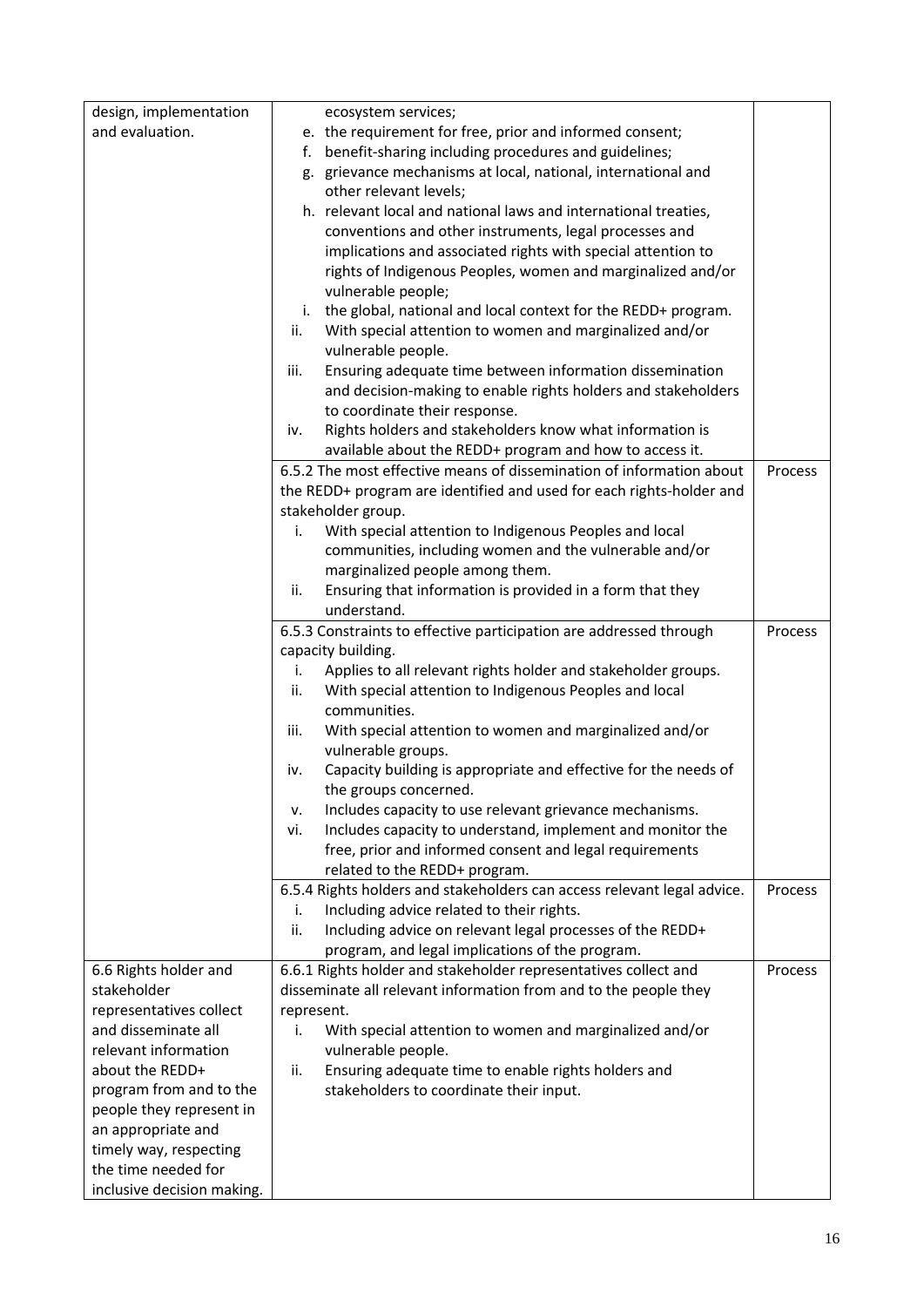| treaties, conventions and other instruments. <sup>50</sup> |                                                                          |             |
|------------------------------------------------------------|--------------------------------------------------------------------------|-------------|
| <b>Criteria</b>                                            | <b>Framework for indicators</b>                                          | <b>Type</b> |
| 7.1 The REDD+ program                                      | 7.1.1 Local and national laws and international treaties, conventions    | Process     |
| complies with applicable                                   | and other instruments ratified or adopted by the country relevant to     |             |
| local law, national law                                    | the REDD+ program are identified.                                        |             |
| and international                                          | 7.1.2 The REDD+ program recognizes and respects the human rights         | Policy      |
| treaties, conventions                                      | of Indigenous Peoples and local communities.                             |             |
| and other instruments                                      | With special attention to the rights of women and marginalized<br>i.     |             |
| ratified or adopted by                                     | and/or vulnerable people.                                                |             |
| the country.                                               | Applies to human rights defined by national and international<br>ii.     |             |
|                                                            | law.                                                                     |             |
|                                                            | iii.<br>Includes the right to self-determination for Indigenous Peoples, |             |
|                                                            | and the requirement for free, prior and informed consent in              |             |
|                                                            | relation to the adoption of legislative or administrative                |             |
|                                                            | measures as well as other relevant decision-making processes             |             |
|                                                            | that may affect them.                                                    |             |
|                                                            | 7.1.3 Appropriate measures are taken to ensure compliance of the         | Process     |
|                                                            | REDD+ program with relevant legal instruments.                           |             |
|                                                            | Applies to local and national laws and international treaties,<br>i.     |             |
|                                                            | conventions and other instruments identified in 7.1.1.                   |             |
|                                                            | Areas of actual or potential non-compliance are identified<br>ii.        |             |
|                                                            | using appropriate assessment methods, such as human rights               |             |
|                                                            | impact assessment.                                                       |             |
| 7.2 Where local or                                         | 7.2.1 Gaps and inconsistencies between local or national law and the     | Process     |
| national law is not                                        | REDD+ SES or relevant international treaties, conventions or other       |             |
| consistent with the                                        | instruments are identified.                                              |             |
| REDD+ SES or relevant                                      | 7.2.2 A process is established to address any gaps and inconsistencies   | Process     |
| international treaties,                                    | between the local or national law and the REDD+ SES or relevant          |             |
| conventions or other                                       | international treaties, conventions or other instruments.                |             |
| instruments, a process is                                  | Applies to preexisting laws and changes in the legal framework<br>i.     |             |
| undertaken to reconcile                                    | that may occur during implementation of the REDD+ program.               |             |
| the inconsistencies.                                       |                                                                          |             |

**Principle 7: The REDD+ program complies with applicable local<sup>[49](#page-13-1)</sup> and national laws and international** 

<sup>&</sup>lt;sup>49</sup> Local laws include all legal norms given by organisms of government whose jurisdiction is less than the national level, such as departmental, municipal and customary norms including those of Indigenous Peoples.

<span id="page-16-1"></span><span id="page-16-0"></span><sup>50</sup> Including, but not limited to, the Universal Declaration of Human Rights, the United Nations Framework Convention on Climate Change, the Convention on Biological Diversity, the United Nations Declaration on the Rights of Indigenous Peoples, the Convention on the Elimination of All Forms of Discrimination Against Women, the International Labor Organization Convention 169.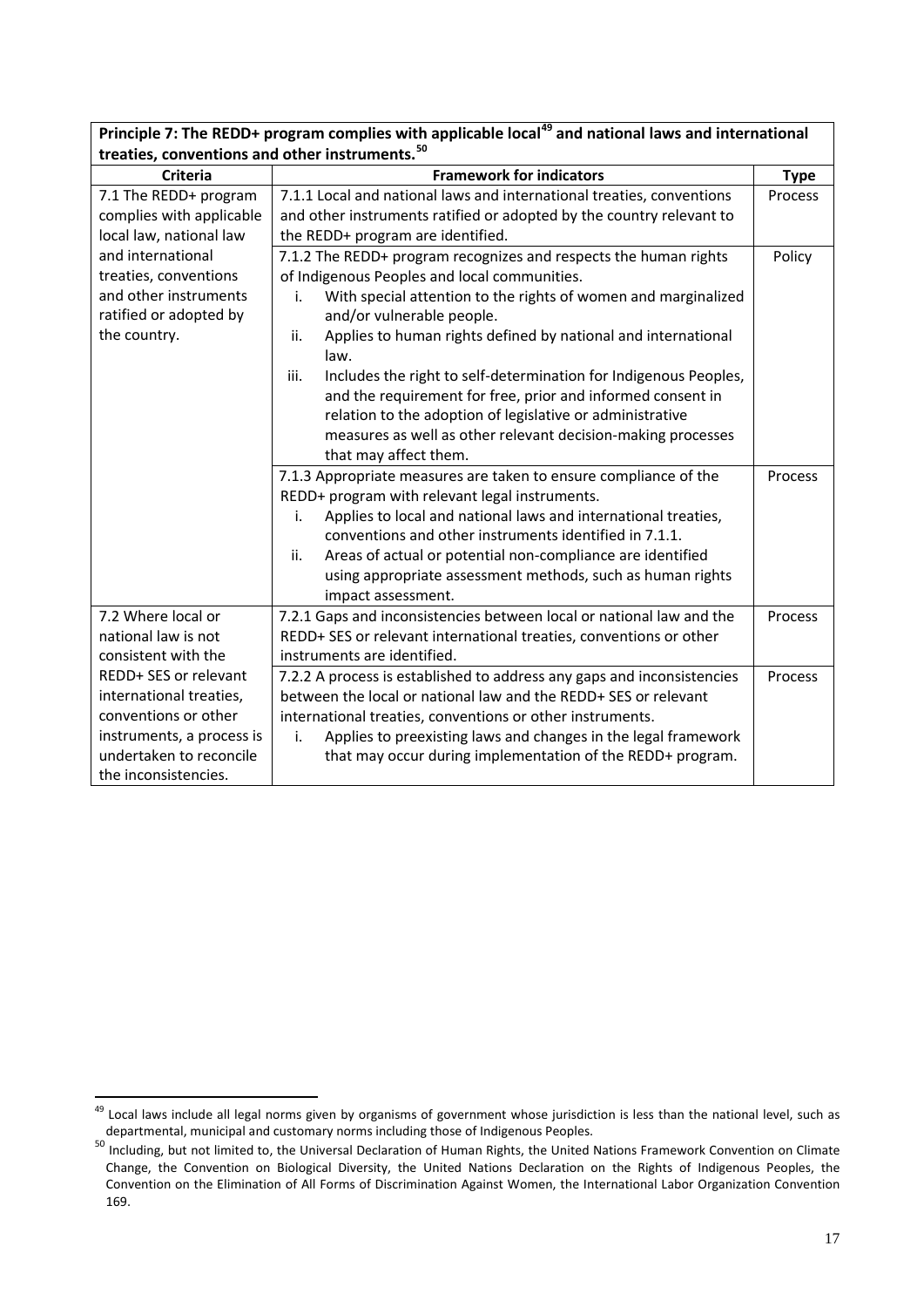**Accountability** is understood as the structures' performance of tasks or functions are subject to another's oversight, direction or request that they provide information or justification for their actions (World Bank Institute, *[Accountability in governance\)](http://siteresources.worldbank.org/PUBLICSECTORANDGOVERNANCE/Resources/AccountabilityGovernance.pdf)*

**Benefits, costs and risks** of the REDD+ program include those that are direct and indirect and include those related to social, cultural, environmental and economic aspects and to human rights and rights to lands territories and resources. Costs should include those related to responsibilities and also opportunity costs. All benefits, costs and risks should be relative to the reference scenario which is the most likely land-use scenario in the absence of the REDD+ program. Note that the term 'benefits' refers to positive impacts and the phrase 'costs and risks' equates with negative impacts.

**Carbon rights** are defined as the rights to enter into contracts and national or international transactions for the transfer of ownership of greenhouse gas emissions reductions or removals and the maintenance of carbon stocks.

**Conversion** is defined as the replacement of an existing land cover type by another land cover type, including through deforestation or through change to planted forest (UN-REDD Programme, *[Social and Environmental](http://www.un-redd.org/Multiple_Benefits_SEPC/tabid/54130/Default.aspx)  [Principles and Criteria](http://www.un-redd.org/Multiple_Benefits_SEPC/tabid/54130/Default.aspx)*, 2012).

**Country** refers to the jurisdiction leading the REDD+ program, which could be at national, state, provincial or other level.

**Country-specific interpretation** refers to interpretation at the level of jurisdiction leading the REDD+ program.

**Criteria** define the conditions that must be met related to processes, impacts and policies in order to deliver the principles.

**Customary rights** to lands and resources refers to patterns of long-standing community land and resource usage in accordance with Indigenous Peoples' and local communities' customary laws, values, customs, and traditions, including seasonal or cyclical use, rather than formal legal title to land and resources issued by the State (World Bank[, OP14. Indigenous Peoples\)](http://web.worldbank.org/WBSITE/EXTERNAL/PROJECTS/EXTPOLICIES/EXTOPMANUAL/0,,print:Y~isCURL:Y~contentMDK:20553653~menuPK:4564185~pagePK:64709096~piPK:64709108~theSitePK:502184,00.html).

**Deforestation**: The direct human-induced conversion of forested land to non-forested land (UNFCCC Decision 11/CP.7)) and or the conversion of forest to other land use or the long-term reduction of the tree canopy below the minimum 10 percent threshold (FAO, *[Forest Resources Assessment,](http://www.fao.org/docrep/014/am665e/am665e00.pdf)* 2010).

**Degradation:** The reduction in the capacity of a forest to provide goods and services (FAO, *[Forest Resources](http://www.fao.org/docrep/014/am665e/am665e00.pdf)  [Assessment,](http://www.fao.org/docrep/014/am665e/am665e00.pdf)* 2010)

**Duty bearers** have an obligation to ensure respect, protection and fulfillment of rights.

**Ecosystem services** are the benefits people obtain from ecosystems. These include provisioning services such as food, water, timber, and fiber; regulating services that affect climate, floods, disease, wastes, and water quality; cultural services that provide recreational, aesthetic, and spiritual benefits; and supporting services such as soil formation, photosynthesis, and nutrient cycling (Millennium Ecosystem Assessment, *[Ecosystems and human well](http://www.maweb.org/documents/document.356.aspx.pdf)[being: synthesis,](http://www.maweb.org/documents/document.356.aspx.pdf)* 2005). For the purposes of these standards, 'ecosystem services' refers to services other than greenhouse gas emissions reductions or removals from both forest and non-forest ecosystems.

**Effectiveness** of the REDD+ program is defined as the extent to which the emissions reductions and other goals of the program are achieved.

**Efficient** is defined as achieving the target with minimum cost, effort and time.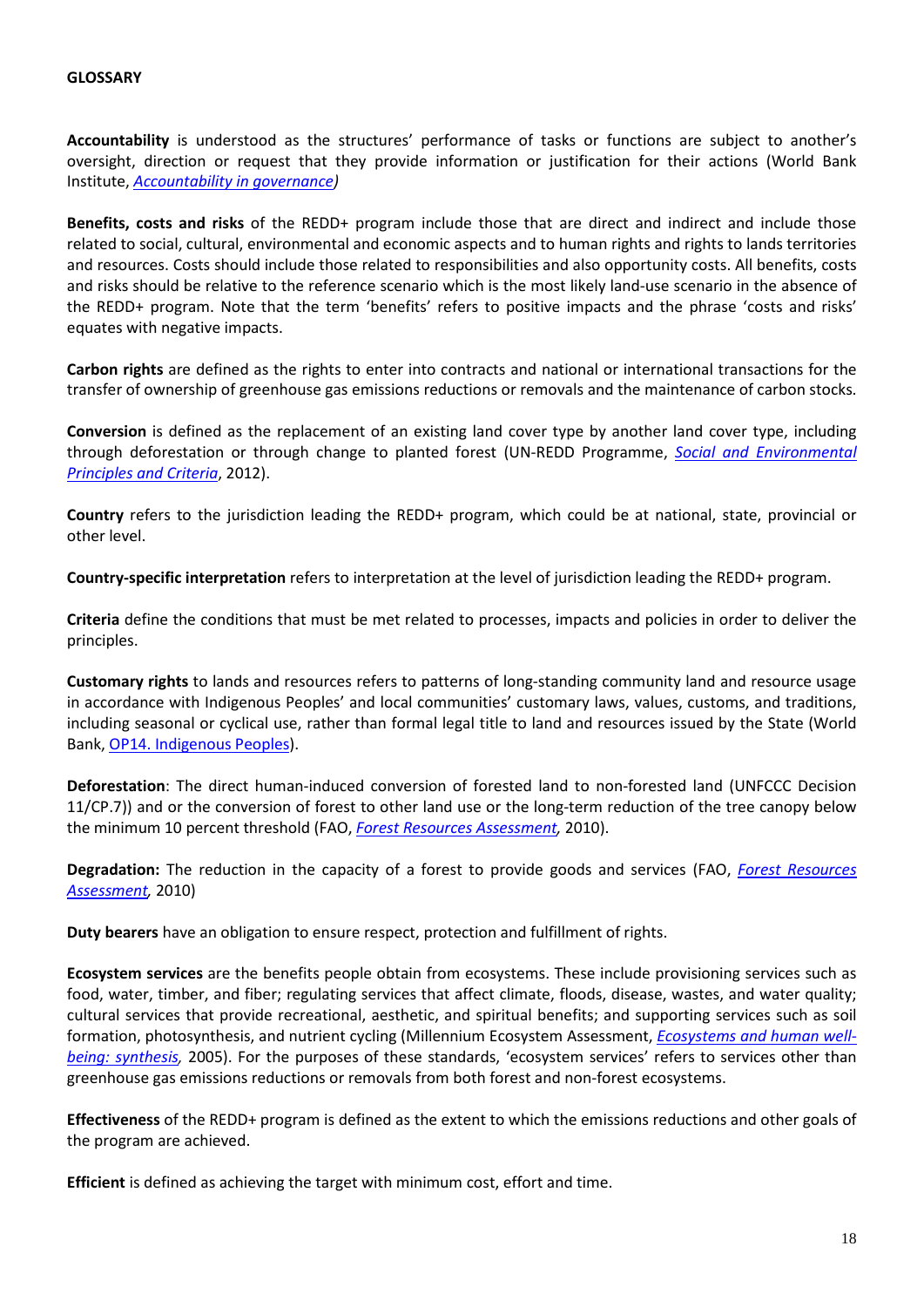**Equity** and **equitable** are defined as just, impartial and fair to all parties.

**Framework for indicators** identifies key elements for each criterion. There is a process for country-specific interpretation to develop a set of indicators that are tailored to the context of a particular country/state/province.

**Full** and **fully** as used in full and effective participation means throughout the process.

**Full and effective participation** means meaningful influence of all relevant rights holder and stakeholder groups who want to be involved throughout the process, and includes consultation and free, prior and informed consent.

**Good governance** is characterized by accountability, effectiveness, efficiency, fairness/equity, participation and transparency (FAO, *[Framework for assessing and monitoring forest governance,](http://www.fao.org/climatechange/27526-0cc61ecc084048c7a9425f64942df70a8.pdf) 2011).*

**Human rights** are the fundamental rights and freedoms that belong to every person in the world, based on core principles like dignity, fairness, equality, respect and autonomy, including but not limited to the rights enshrined in relevant international treaties, conventions and other instruments.

**Implementation** is understood to include on-going planning/decision-making as well as the implementation of the activities.

**Indicators** define quantitative or qualitative information needed to show progress achieving a criterion. REDD+ SES Version 2 separates the indicators into:

- 'essence' of an indicator – the core idea- followed by

'qualifiers' – key elements of quality describing important aspects of process or outcome, important elements that should be addressed in the scope of the indicator and other specific points that must be taken into account. The essence and all the qualifiers of each indicator are required to demonstrate high performance. The qualifiers are not optional elements. In some cases, the essence ensures sufficient quality of information and no qualifiers are included.

**Integrity** "includes, but is not limited to probity, impartiality, fairness, honesty and truthfulness", serving as an antithesis to "corruption" or "the abuse of office." (United Nations, *[Human Resources Handbook,](http://unpan1.un.org/intradoc/groups/public/documents/un/unpan020955.pdf)* 2000).

**Livelihoods** can be defined by five capitals/assets: socio-political, cultural, human, financial, natural and physical. (Eldis*, [Sustainable Livelihood Approach](http://www.eldis.org/go/topics/dossiers/livelihoods-connect/what-are-livelihoods-approaches/livelihoods-assets)*, 2012).

**Local laws** include all legal norms given by organisms of government whose jurisdiction is less than the national level, such as departmental, municipal and customary norms including those of Indigenous Peoples.

**Marginalized people or groups** are those that normally have little or no influence over decision-making processes. Marginalization may be related to gender, ethnicity, socio-economic status, geographic location and/or religion. The REDD+ Social & Environmental Standards explicitly adopt a differentiated approach that seeks to identify and address marginalization in all its forms.

**Natural forests** are defined as forest predominantly composed of trees established through natural regeneration. This can include primary forests (naturally regenerated forests where there are no clear indication of human induced activities and the ecological process is not significantly disturbed) and other naturally regenerated forests (where there are clear indications of human induced activities) (FAO, *[Forest Resources Assessment](http://www.fao.org/docrep/014/am665e/am665e00.pdf)*, 2010).

**Principles** provide key objectives that define high social and environmental performance of REDD+ program.

**REDD+ program** to which the REDD+ SES is being applied must be defined in a published document that (i) states the objectives; (ii) identifies the drivers of deforestation and forest degradation; (iii) describes the policies, measures and activities, and plans for their design and implementation; (iv) defines the geographical areas in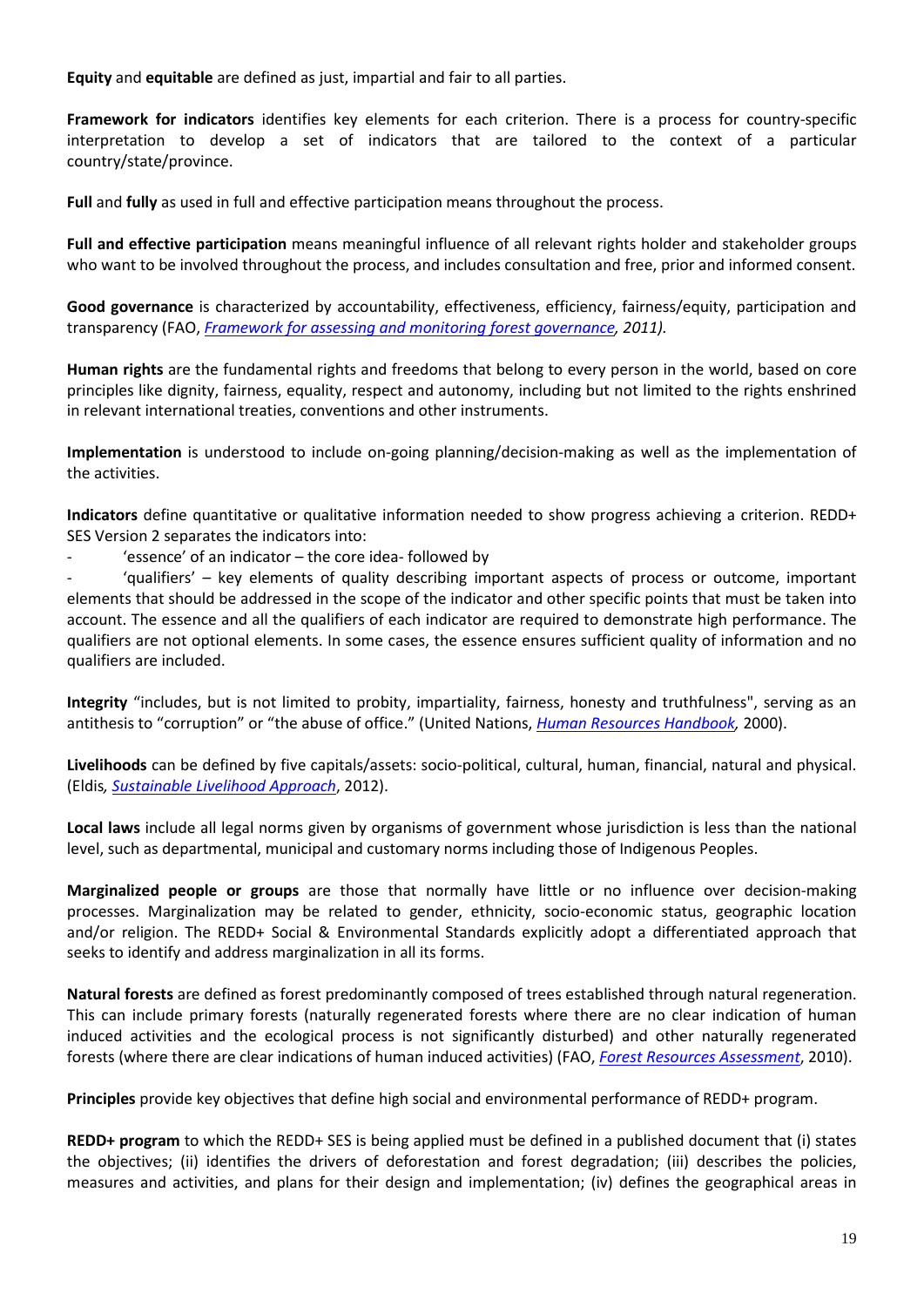which activities will be implemented, where relevant; (v) defines the institutional arrangements for program design, implementation and evaluation.

**Resources** is understood to include ecosystem services provided by these resources.

**Respect** is taken to include not undermining or prejudicing rights.

**Rights holders** are those whose rights are potentially affected by the REDD+ program, including holders of individual rights and Indigenous Peoples and others who hold collective rights.

**Social justice** is understood to mean 'respect, protection and fulfillment of human rights'.

**Socially differentiated** includes differentiated by gender, marginalization and vulnerability.

**Stakeholders** are those can potentially affect or be affected by the program.

**Standards** consist of principles, criteria and indicators which define the issues of concern and conditions to be met to achieve high social and environmental performance and a process for assessment.

**Territories** are particularly relevant for Indigenous Peoples and refers to the total environment of the areas which peoples concerned occupy or otherwise use [\(ILO Convention 169\)](http://www.ilo.org/ilolex/cgi-lex/convde.pl?C169).

**Transparency and transparent** mean that decisions taken and their enforcement are done in a manner that follows rules and regulations. It also means that information is freely available and directly accessible to those who will be affected by such decisions and their enforcement. It also means that enough information is provided and that it is provided in easily understandable forms and media (OECD, *[Citizens as partners](http://www.ecnl.org/dindocuments/214_OECD_Engaging%20Citizens%20in%20Policy-Making.pdf)*, 2001).

**Traditional knowledge:** "...the manifestations of \*indigenous peoples+ sciences, technologies and cultures, including human and genetic resources, seeds, medicines, knowledge of the properties of fauna and flora, oral traditions, literatures, designs, sports and traditional games and visual and performing arts" (UN Declaration on [the Rights of Indigenous Peoples\)](http://www.un.org/esa/socdev/unpfii/documents/DRIPS_en.pdf).

**Vulnerable people or groups** are those with high exposure to external stresses and shocks (including climate change); and with high sensitivity and low adaptive capacity to adjust in response to actual or expected changes due to their lack of secure access to the assets on which secure livelihoods are built (socio-political, cultural, human, financial, natural and physical). Forest dependency may be an important factor affecting vulnerability particularly where the REDD+ program itself may change access to forest resources. In many situations marginalization exacerbates vulnerability, e.g. marginalization by gender.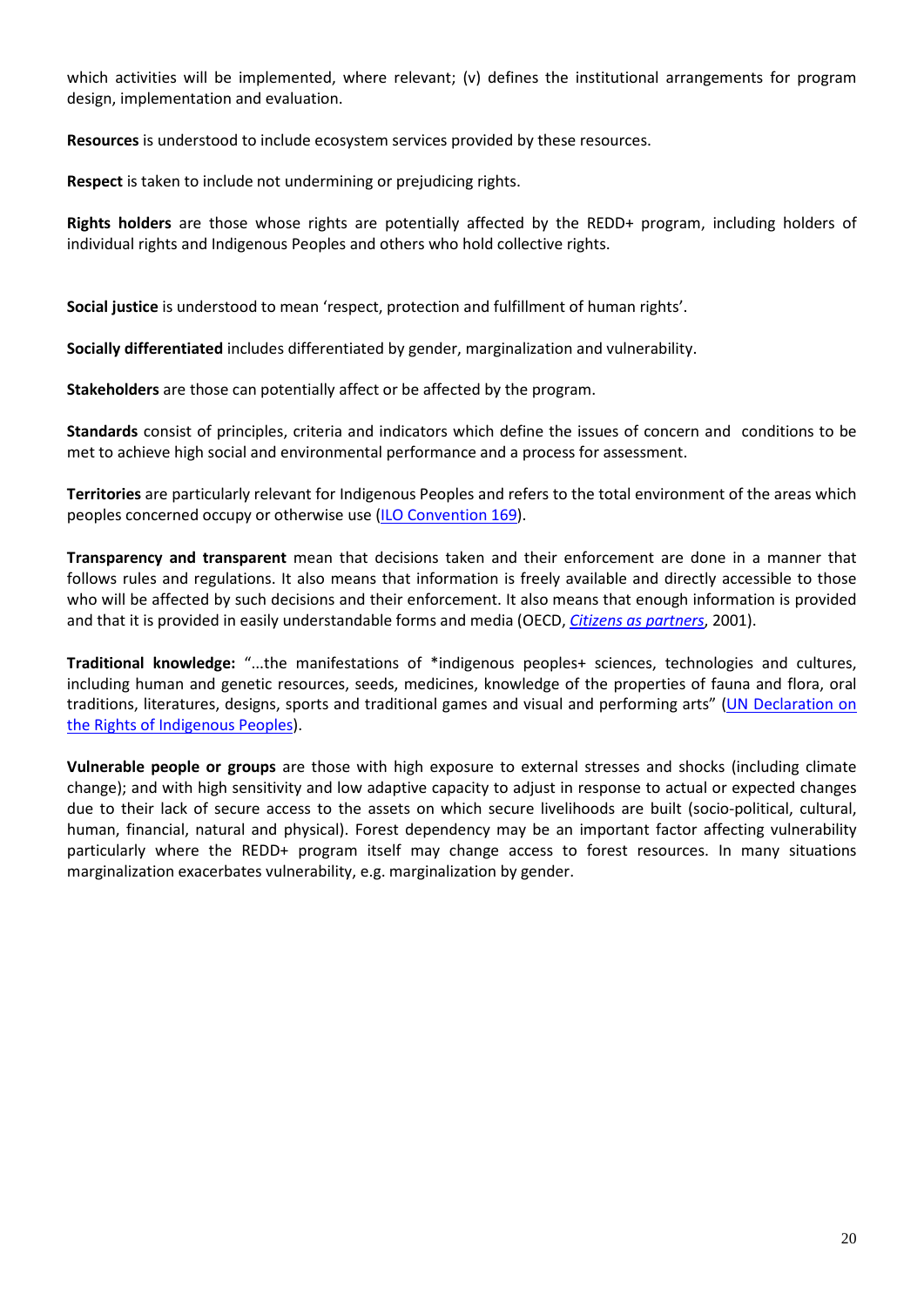# **Appendix 1. Correspondence between REDD+SES Version 2 principles and criteria and the safeguards listed in the Cancun Agreement (UNFCCC decision 1/CP.16 appendix 1)**

| REDD+ SES Version June 18th 2012                                                                                                                                                                                                                                                                                                                                                                                                                                                                                                                                                                                                                                                                                                                                                                                                                                                                                                                                                                                                                                                                                                                                                                                                                                                                                                                                               |
|--------------------------------------------------------------------------------------------------------------------------------------------------------------------------------------------------------------------------------------------------------------------------------------------------------------------------------------------------------------------------------------------------------------------------------------------------------------------------------------------------------------------------------------------------------------------------------------------------------------------------------------------------------------------------------------------------------------------------------------------------------------------------------------------------------------------------------------------------------------------------------------------------------------------------------------------------------------------------------------------------------------------------------------------------------------------------------------------------------------------------------------------------------------------------------------------------------------------------------------------------------------------------------------------------------------------------------------------------------------------------------|
| Principle 4: The REDD+ program contributes to good governance, to broader sustainable<br>development and to social justice.<br>4.2 The REDD+ program is coherent with relevant policies, strategies and plans at all relevant<br>levels and there is effective coordination between agencies/organizations responsible for the<br>design, implementation and evaluation of the REDD+ program and other relevant                                                                                                                                                                                                                                                                                                                                                                                                                                                                                                                                                                                                                                                                                                                                                                                                                                                                                                                                                                |
| agencies/organizations.<br>Principle 7: The REDD+ program complies with applicable local and national laws and<br>international treaties, conventions and other instruments.<br>7.1 The REDD+ program complies with applicable local law, national law and international treaties,<br>conventions and other instruments ratified or adopted by the country                                                                                                                                                                                                                                                                                                                                                                                                                                                                                                                                                                                                                                                                                                                                                                                                                                                                                                                                                                                                                     |
| Principle 4: The REDD+ program contributes to good governance, to broader sustainable<br>development and to social justice.<br>4.1 The governance structures of the REDD+ program are clearly defined, transparent, effective<br>and accountable.<br>4.3 Adequate information about the REDD+ program is publicly available.<br>4.4 Finances of the REDD+ program are managed with integrity, transparency and accountability.<br>4.5 The REDD+ program leads to improvements in governance of the forest sector and other<br>relevant sectors.                                                                                                                                                                                                                                                                                                                                                                                                                                                                                                                                                                                                                                                                                                                                                                                                                                |
| Principle 1: The REDD+ program recognizes and respects rights to lands, territories and resources<br>1.1 The REDD+ program effectively identifies the different rights holders (statutory and customary)<br>and their rights to lands, territories and resources relevant to the program.<br>1.2 The REDD+ program recognizes and respects both statutory and customary rights to lands,<br>territories and resources which Indigenous Peoples or local communities have traditionally<br>owned, occupied or otherwise used or acquired.<br>1.3 The REDD+ program requires the free, prior and informed consent of Indigenous Peoples and<br>local communities for any activities affecting their rights to lands, territories and resources.<br>1.4 Where the REDD+ program enables private ownership of carbon rights, these rights are<br>based on the statutory and customary rights to the lands, territories and resources that generated<br>the greenhouse gas emissions reductions and removals.                                                                                                                                                                                                                                                                                                                                                                       |
| Principle 6: All relevant rights holders and stakeholders participate fully and effectively in the<br>REDD+ program.<br>6.3 The REDD+ program builds on, respects, supports and protects rights holders' and<br>stakeholders' traditional and other knowledge, skills, institutions and management systems<br>including those of Indigenous Peoples and local communities.<br>Principle 7: The REDD+ program complies with applicable local and national laws and                                                                                                                                                                                                                                                                                                                                                                                                                                                                                                                                                                                                                                                                                                                                                                                                                                                                                                              |
| international treaties, conventions and other instruments.<br>7.1 The REDD+ program complies with applicable local law, national law and international<br>treaties, conventions and other instruments ratified or adopted by the country                                                                                                                                                                                                                                                                                                                                                                                                                                                                                                                                                                                                                                                                                                                                                                                                                                                                                                                                                                                                                                                                                                                                       |
| Principle 6: All relevant rights holders and stakeholders participate fully and effectively in the<br>REDD+ program.<br>6.1 The REDD+ program identifies all rights holder and stakeholder groups and characterizes their<br>rights and interests and their relevance to the REDD+ program.<br>6.2 All relevant rights holder and stakeholder groups that want to be involved in REDD+ program<br>design, implementation, monitoring and evaluation are fully involved through culturally<br>appropriate, gender sensitive and effective participation.<br>6.4 The REDD+ program identifies and uses processes for effective resolution of grievances and<br>disputes relating to the design, implementation and evaluation of the REDD+ program, including<br>disputes over rights to lands, territories and resources relating to the program<br>6.5 The REDD+ program ensures that rights holders and stakeholders have the information that<br>they need about the REDD+ program, provided in a culturally appropriate, gender sensitive and<br>timely way, and the capacity to participate fully and effectively in program design, implementation<br>and evaluation.<br>6.6 Rights holder and stakeholder representatives collect and disseminate all relevant information<br>about the REDD+ program from and to the people they represent in an appropriate and timely |
|                                                                                                                                                                                                                                                                                                                                                                                                                                                                                                                                                                                                                                                                                                                                                                                                                                                                                                                                                                                                                                                                                                                                                                                                                                                                                                                                                                                |